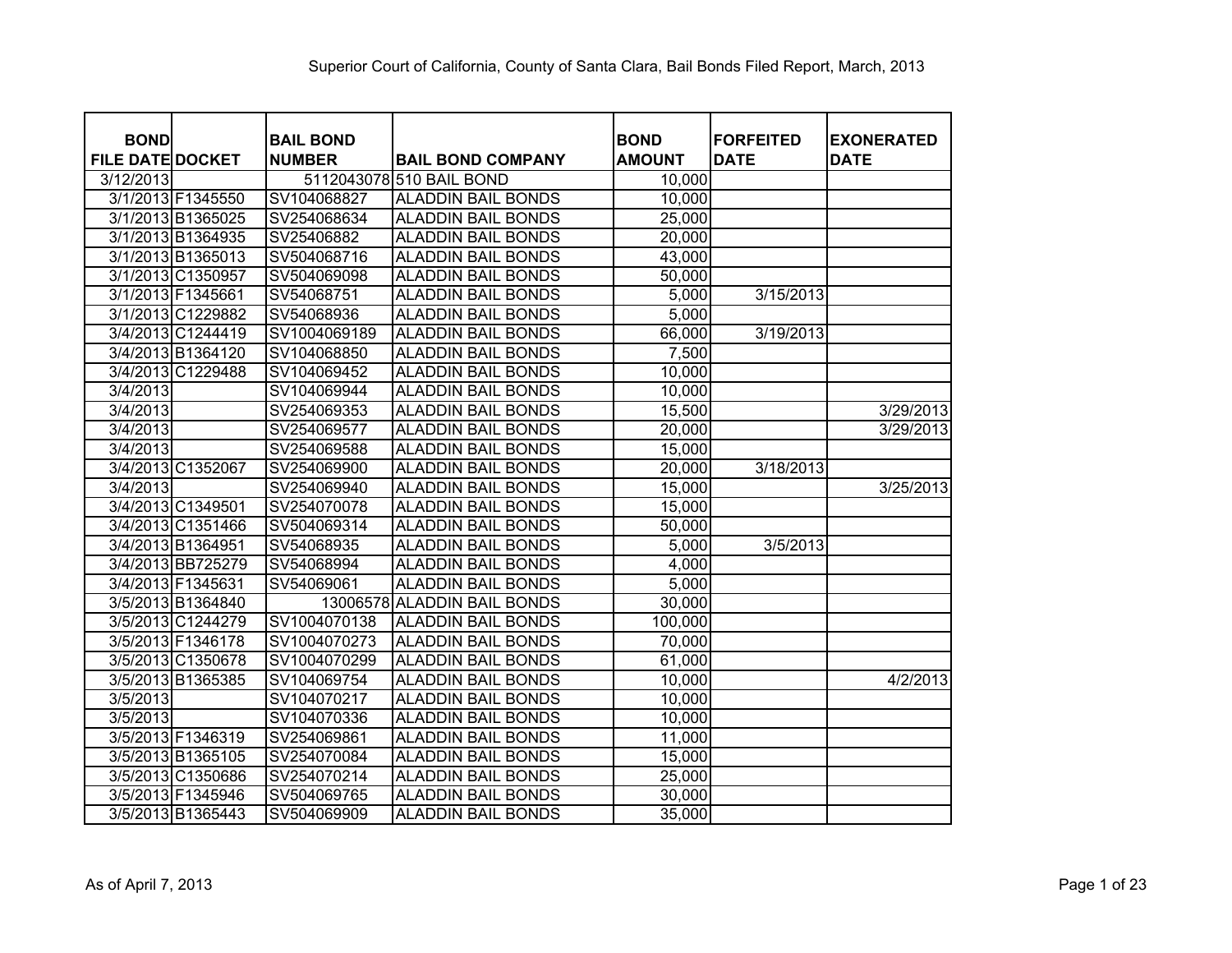| <b>BOND</b>             |                   | <b>BAIL BOND</b> |                           | <b>BOND</b>   | <b>FORFEITED</b> | <b>EXONERATED</b> |
|-------------------------|-------------------|------------------|---------------------------|---------------|------------------|-------------------|
| <b>FILE DATE DOCKET</b> |                   | <b>NUMBER</b>    | <b>BAIL BOND COMPANY</b>  | <b>AMOUNT</b> | <b>DATE</b>      | <b>DATE</b>       |
|                         | 3/5/2013 CC954766 | SV54070330       | <b>ALADDIN BAIL BONDS</b> | 5,000         |                  |                   |
|                         | 3/6/2013 C1351219 | SV1004070323     | <b>ALADDIN BAIL BONDS</b> | 100,000       |                  |                   |
|                         | 3/6/2013 CC266986 | SV104068500      | <b>ALADDIN BAIL BONDS</b> | 10,000        |                  | 3/28/2013         |
| 3/6/2013                |                   | SV104070399      | <b>ALADDIN BAIL BONDS</b> | 10,000        |                  |                   |
| 3/6/2013                |                   | SV104070484      | <b>ALADDIN BAIL BONDS</b> | 10,000        |                  |                   |
|                         | 3/6/2013 C1348216 | SV504070574      | <b>ALADDIN BAIL BONDS</b> | 40,000        |                  | 3/11/2013         |
|                         | 3/6/2013 C1243678 | SV54070434       | <b>ALADDIN BAIL BONDS</b> | 5,000         |                  |                   |
|                         | 3/6/2013 C1349960 | SV54070478       | <b>ALADDIN BAIL BONDS</b> | 5,000         |                  |                   |
|                         | 3/7/2013 C1223122 | C1223122         | <b>ALADDIN BAIL BONDS</b> | 15,000        |                  |                   |
|                         | 3/7/2013 C1348952 | SC504070897      | <b>ALADDIN BAIL BONDS</b> | 35,000        |                  |                   |
|                         | 3/7/2013 C1240223 | SV1004070614     | <b>ALADDIN BAIL BONDS</b> | 75,000        |                  |                   |
| 3/7/2013                |                   | SV1004070644     | <b>ALADDIN BAIL BONDS</b> | 61,000        |                  |                   |
|                         | 3/7/2013 B1365386 | SV104070192      | <b>ALADDIN BAIL BONDS</b> | 10,000        | 4/2/2013         |                   |
|                         | 3/7/2013 C1352027 | SV104070624      | <b>ALADDIN BAIL BONDS</b> | 10,000        |                  |                   |
|                         | 3/7/2013 C1247376 | SV104070686      | <b>ALADDIN BAIL BONDS</b> | 10,000        |                  | 4/2/2013          |
|                         | 3/7/2013 C1350498 | SV1504070523     | <b>ALADDIN BAIL BONDS</b> | 101,000       |                  |                   |
|                         | 3/7/2013 C1352747 | SV254070629      | <b>ALADDIN BAIL BONDS</b> | 12,000        | 4/2/2013         |                   |
|                         | 3/7/2013 C1223122 | SV254070717      | <b>ALADDIN BAIL BONDS</b> | 15,000        |                  |                   |
|                         | 3/7/2013 C1350774 | SV254070808      | <b>ALADDIN BAIL BONDS</b> | 15,000        |                  |                   |
|                         | 3/7/2013 C1351394 | SV504070896      | <b>ALADDIN BAIL BONDS</b> | 50,000        |                  |                   |
| 3/7/2013                |                   | SV54070254       | <b>ALADDIN BAIL BONDS</b> | 1,000         |                  |                   |
|                         | 3/8/2013 C1351840 | SV1004070990     | <b>ALADDIN BAIL BONDS</b> | 60,000        |                  |                   |
|                         | 3/8/2013 C1349915 | SV1004071132     | <b>ALADDIN BAIL BONDS</b> | 60,000        |                  |                   |
|                         | 3/8/2013 C1351550 | SV104064156      | <b>ALADDIN BAIL BONDS</b> | 10,000        |                  | 3/8/2013          |
|                         | 3/8/2013 B1365487 | SV104070400      | <b>ALADDIN BAIL BONDS</b> | 10,000        |                  |                   |
|                         | 3/8/2013 C1349056 | SV104070503      | <b>ALADDIN BAIL BONDS</b> | 5,000         |                  |                   |
|                         | 3/8/2013 B1365178 | SV104071125      | <b>ALADDIN BAIL BONDS</b> | 7,500         |                  | 4/2/2013          |
|                         | 3/8/2013 B1152157 | SV254067591      | <b>ALADDIN BAIL BONDS</b> | 25,000        | 3/25/2013        |                   |
|                         | 3/8/2013 C1347772 | SV254068493      | <b>ALADDIN BAIL BONDS</b> | 20,000        |                  |                   |
|                         | 3/8/2013 B1155224 | SV254071123      | <b>ALADDIN BAIL BONDS</b> | 25,000        |                  | 3/13/2013         |
|                         | 3/8/2013 C1351552 | SV54071010       | <b>ALADDIN BAIL BONDS</b> | 5,000         | 3/8/2013         |                   |
| 3/11/2013 C1352889      |                   | SV1004071909     | <b>ALADDIN BAIL BONDS</b> | 75,000        |                  |                   |
| 3/11/2013 C1351652      |                   | SV1004071305     | <b>ALADDIN BAIL BONDS</b> | 55,000        |                  |                   |
| 3/11/2013 F1241812      |                   | SV104071076      | <b>ALADDIN BAIL BONDS</b> | 10,000        |                  |                   |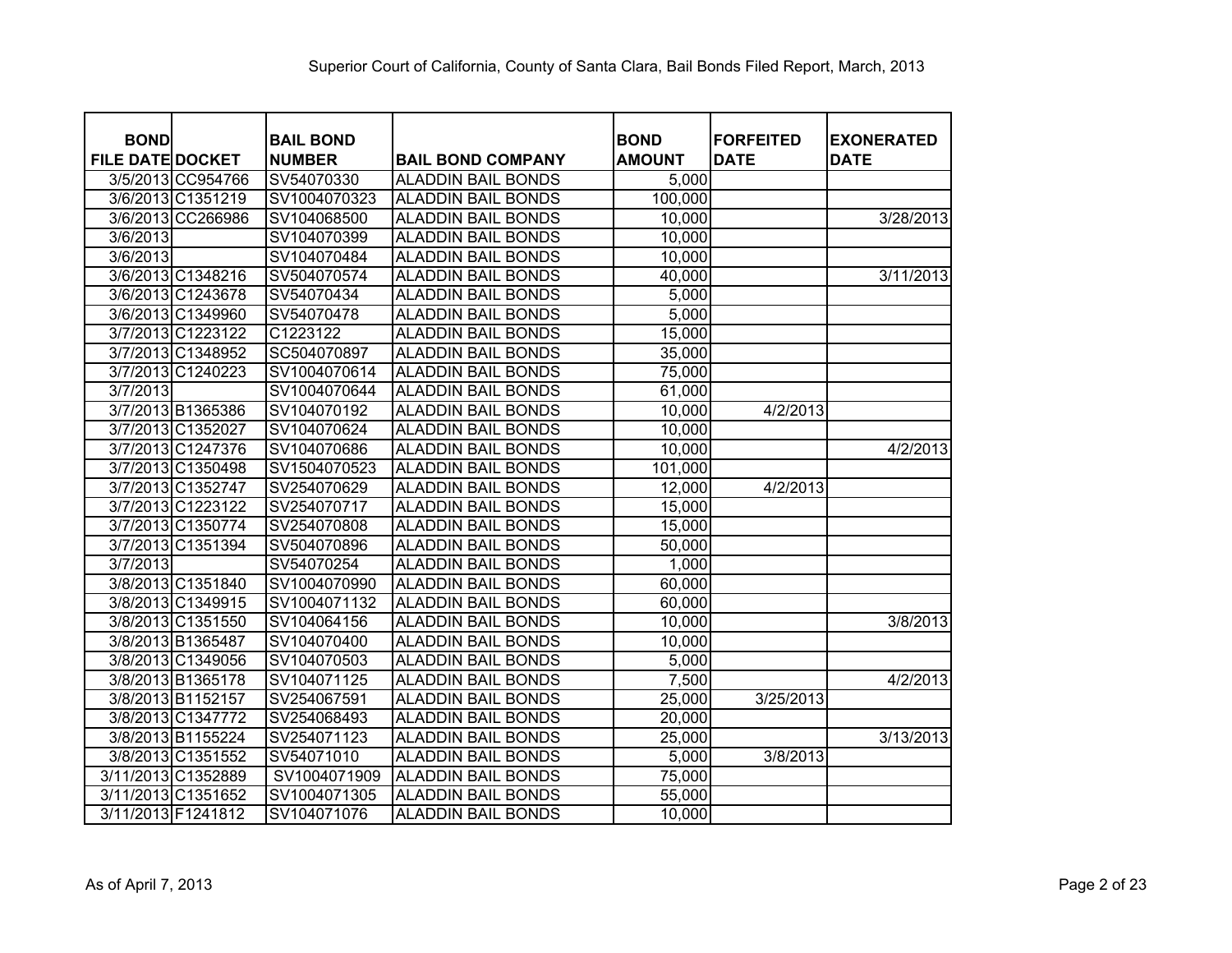| <b>BOND</b><br><b>FILE DATE DOCKET</b> | <b>BAIL BOND</b><br><b>NUMBER</b> |                                                       | <b>BOND</b><br><b>AMOUNT</b> | <b>FORFEITED</b><br><b>DATE</b> | <b>EXONERATED</b><br><b>DATE</b> |
|----------------------------------------|-----------------------------------|-------------------------------------------------------|------------------------------|---------------------------------|----------------------------------|
| 3/11/2013                              | SV104071174                       | <b>BAIL BOND COMPANY</b><br><b>ALADDIN BAIL BONDS</b> |                              |                                 |                                  |
| 3/11/2013                              | SV104071483                       | <b>ALADDIN BAIL BONDS</b>                             | 5,000<br>10,000              |                                 |                                  |
| 3/11/2013                              | SV104071486                       | <b>ALADDIN BAIL BONDS</b>                             | 10,000                       |                                 |                                  |
| 3/11/2013 F1242877                     | SV254071077                       | <b>ALADDIN BAIL BONDS</b>                             | 20,000                       |                                 |                                  |
| 3/11/2013                              | SV254071220                       | <b>ALADDIN BAIL BONDS</b>                             | 25,000                       |                                 | 3/22/2013                        |
| 3/11/2013                              | SV254071661                       | <b>ALADDIN BAIL BONDS</b>                             | 20,000                       |                                 |                                  |
| 3/11/2013                              | SV254071671                       | <b>ALADDIN BAIL BONDS</b>                             | 25,000                       |                                 |                                  |
| 3/11/2013 C1246082                     | SV254071682                       | <b>ALADDIN BAIL BONDS</b>                             | 25,000                       |                                 |                                  |
| 3/11/2013                              | SV254071687                       | <b>ALADDIN BAIL BONDS</b>                             | 11,000                       |                                 |                                  |
| 3/11/2013                              | SV254071969                       | <b>ALADDIN BAIL BONDS</b>                             | 25,000                       |                                 | 3/25/2013                        |
| 3/11/2013 C1351543                     | SV504071706                       | <b>ALADDIN BAIL BONDS</b>                             | 50,000                       |                                 |                                  |
| 3/11/2013 C1239736                     | SV54070556                        | <b>ALADDIN BAIL BONDS</b>                             | 5,000                        |                                 |                                  |
| 3/11/2013 C1244034                     | SV54071294                        | <b>ALADDIN BAIL BONDS</b>                             | 5,000                        |                                 |                                  |
| 3/11/2013                              | SV54071956                        | <b>ALADDIN BAIL BONDS</b>                             | 5,000                        |                                 |                                  |
| 3/12/2013 F1346068                     | SV1004071607                      | <b>ALADDIN BAIL BONDS</b>                             | 90,000                       |                                 |                                  |
| 3/12/2013 C1351811                     | SV1004072113                      | <b>ALADDIN BAIL BONDS</b>                             | 75,000                       |                                 |                                  |
| 3/12/2013 B1260482                     | SV104070216                       | <b>ALADDIN BAIL BONDS</b>                             | 10,000                       |                                 |                                  |
| 3/12/2013 F1242119                     | SV254070076                       | <b>ALADDIN BAIL BONDS</b>                             | 10,000                       |                                 |                                  |
| 3/12/2013                              | SV254071777                       | <b>ALADDIN BAIL BONDS</b>                             | 25,000                       |                                 |                                  |
| 3/12/2013                              | SV254072052                       | <b>ALADDIN BAIL BONDS</b>                             | 21,000                       |                                 |                                  |
| 3/12/2013 C1247259                     | SV4071977                         | <b>ALADDIN BAIL BONDS</b>                             | 5,000                        |                                 |                                  |
| 3/12/2013 F1346192                     | SV504071848                       | <b>ALADDIN BAIL BONDS</b>                             | 35,000                       |                                 |                                  |
| 3/12/2013 B1258160                     | SV54071214                        | <b>ALADDIN BAIL BONDS</b>                             | 31,213                       |                                 |                                  |
| 3/12/2013                              | SV54071215                        | <b>ALADDIN BAIL BONDS</b>                             | 1,000                        |                                 |                                  |
| 3/12/2013 F1245153                     | SV54071282                        | <b>ALADDIN BAIL BONDS</b>                             | 5,000                        |                                 |                                  |
| 3/12/2013                              | SV54072109                        | <b>ALADDIN BAIL BONDS</b>                             | 5,000                        |                                 |                                  |
| 3/13/2013 C1199898                     | SV104056160                       | <b>ALADDIN BAIL BONDS</b>                             | 10,000                       |                                 |                                  |
| 3/13/2013 B1364531                     | SV104068777                       | <b>ALADDIN BAIL BONDS</b>                             | 10,000                       |                                 |                                  |
| 3/13/2013                              | SV104072591.                      | <b>ALADDIN BAIL BONDS</b>                             | 10,000                       |                                 |                                  |
| 3/13/2013 B1364377                     | SV254071678                       | <b>ALADDIN BAIL BONDS</b>                             | 15,000                       |                                 |                                  |
| 3/13/2013 C1352257                     | SV254072520                       | <b>ALADDIN BAIL BONDS</b>                             | 25,000                       |                                 |                                  |
| 3/13/2013 C1236487                     | SV54070664                        | <b>ALADDIN BAIL BONDS</b>                             | 5,000                        |                                 |                                  |
| 3/14/2013 F1346050                     | SV104072722                       | <b>ALADDIN BAIL BONDS</b>                             | 10,000                       |                                 |                                  |
| 3/14/2013 C1351379                     | SV104072780                       | <b>ALADDIN BAIL BONDS</b>                             | 7,000                        |                                 |                                  |
|                                        |                                   |                                                       |                              |                                 |                                  |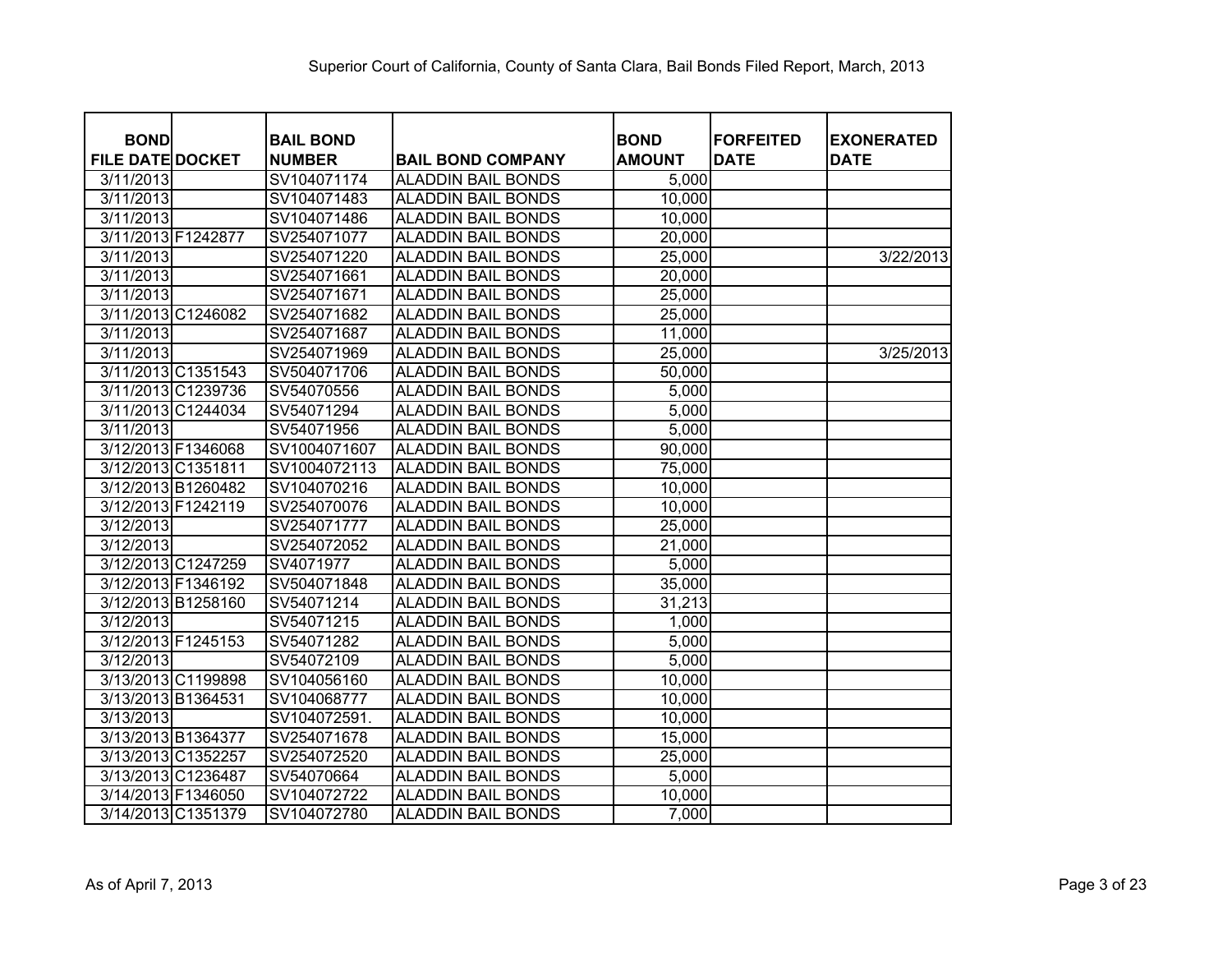| <b>BOND</b>             |                    | <b>BAIL BOND</b> |                           | <b>BOND</b>   | <b>FORFEITED</b> | <b>EXONERATED</b> |
|-------------------------|--------------------|------------------|---------------------------|---------------|------------------|-------------------|
| <b>FILE DATE DOCKET</b> |                    | <b>NUMBER</b>    | <b>BAIL BOND COMPANY</b>  | <b>AMOUNT</b> | <b>DATE</b>      | <b>DATE</b>       |
| 3/14/2013               |                    | SV104072878      | <b>ALADDIN BAIL BONDS</b> | 10,000        |                  |                   |
|                         | 3/14/2013 F1345655 | SV254072516      | <b>ALADDIN BAIL BONDS</b> | 25,000        |                  |                   |
|                         | 3/14/2013 B1365207 | SV254072539      | <b>ALADDIN BAIL BONDS</b> | 25,000        |                  |                   |
|                         | 3/14/2013 C1352494 | SV254072800      | <b>ALADDIN BAIL BONDS</b> | 20,000        |                  | 3/26/2013         |
|                         | 3/14/2013 C1351778 | SV254072827      | <b>ALADDIN BAIL BONDS</b> | 15,000        |                  |                   |
|                         | 3/15/2013 B1365215 | SV1004073213     | <b>ALADDIN BAIL BONDS</b> | 75,000        |                  |                   |
| 3/15/2013               |                    | SV104072809      | <b>ALADDIN BAIL BONDS</b> | 10,000        |                  |                   |
|                         | 3/15/2013 C1199355 | SV104072985      | <b>ALADDIN BAIL BONDS</b> | 7,500         |                  |                   |
| 3/15/2013               |                    | SV104073028      | <b>ALADDIN BAIL BONDS</b> | 10,000        |                  |                   |
|                         | 3/15/2013 C1351283 | SV104073180      | <b>ALADDIN BAIL BONDS</b> | 7,000         |                  |                   |
|                         | 3/15/2013 B1365307 | SV254072821      | <b>ALADDIN BAIL BONDS</b> | 25,000        |                  |                   |
|                         | 3/15/2013 C1352622 | SV254073011      | <b>ALADDIN BAIL BONDS</b> | 10,000        |                  |                   |
|                         | 3/15/2013 C1352141 | SV254073230      | <b>ALADDIN BAIL BONDS</b> | 15,000        |                  |                   |
|                         | 3/15/2013 C1352196 | SV504072992      | <b>ALADDIN BAIL BONDS</b> | 36,000        |                  |                   |
|                         | 3/15/2013 C1349496 | SV504073078      | <b>ALADDIN BAIL BONDS</b> | 30,000        |                  | 4/2/2013          |
|                         | 3/15/2013 C1349241 | SV504073209      | ALADDIN BAIL BONDS        | 50,000        |                  |                   |
| 3/15/2013               |                    | SV54072965       | <b>ALADDIN BAIL BONDS</b> | 2,000         |                  |                   |
|                         | 3/15/2013 C1244444 | SV54073037       | <b>ALADDIN BAIL BONDS</b> | 1,000         |                  |                   |
|                         | 3/15/2013 C1349477 | SV54073079       | <b>ALADDIN BAIL BONDS</b> | 5,000         |                  | 4/2/2013          |
| 3/15/2013               |                    | SV54073147       | <b>ALADDIN BAIL BONDS</b> | 5,000         |                  |                   |
|                         | 3/15/2013 B1153938 | SV54073183       | <b>ALADDIN BAIL BONDS</b> | 5,000         |                  |                   |
|                         | 3/15/2013 C1352367 | SV54073238       | <b>ALADDIN BAIL BONDS</b> | 1,000         |                  |                   |
|                         | 3/15/2013 C1351233 | SV54073266       | <b>ALADDIN BAIL BONDS</b> | 5,000         |                  |                   |
| 3/18/2013               |                    | SV504073920      | <b>ALADDIN BAIL BONDS</b> | 40,000        |                  |                   |
|                         | 3/18/2013 C1352778 | SV100407356      | <b>ALADDIN BAIL BONDS</b> | 75,000        |                  |                   |
|                         | 3/18/2013 C1246771 | SV1004073786     | <b>ALADDIN BAIL BONDS</b> | 100,000       |                  |                   |
|                         | 3/18/2013 C1350643 | SV104074066      | <b>ALADDIN BAIL BONDS</b> | 10,000        | 4/2/2013         |                   |
| 3/18/2013               |                    | SV1504073695     | <b>ALADDIN BAIL BONDS</b> | 110,000       |                  |                   |
|                         | 3/18/2013 C1348724 | SV254073665      | <b>ALADDIN BAIL BONDS</b> | 25,000        | 3/25/2013        |                   |
|                         | 3/18/2013 C1351267 | SV254073833      | <b>ALADDIN BAIL BONDS</b> | 25,000        |                  |                   |
| 3/18/2013               |                    | SV254073955      | <b>ALADDIN BAIL BONDS</b> | 11,000        |                  |                   |
|                         | 3/18/2013 C1227811 | SV254073981      | <b>ALADDIN BAIL BONDS</b> | 5,000         |                  |                   |
| 3/18/2013               |                    | SV254074002      | <b>ALADDIN BAIL BONDS</b> | 11,000        |                  |                   |
|                         | 3/18/2013 C1350973 | SV254074058      | <b>ALADDIN BAIL BONDS</b> | 15,000        |                  |                   |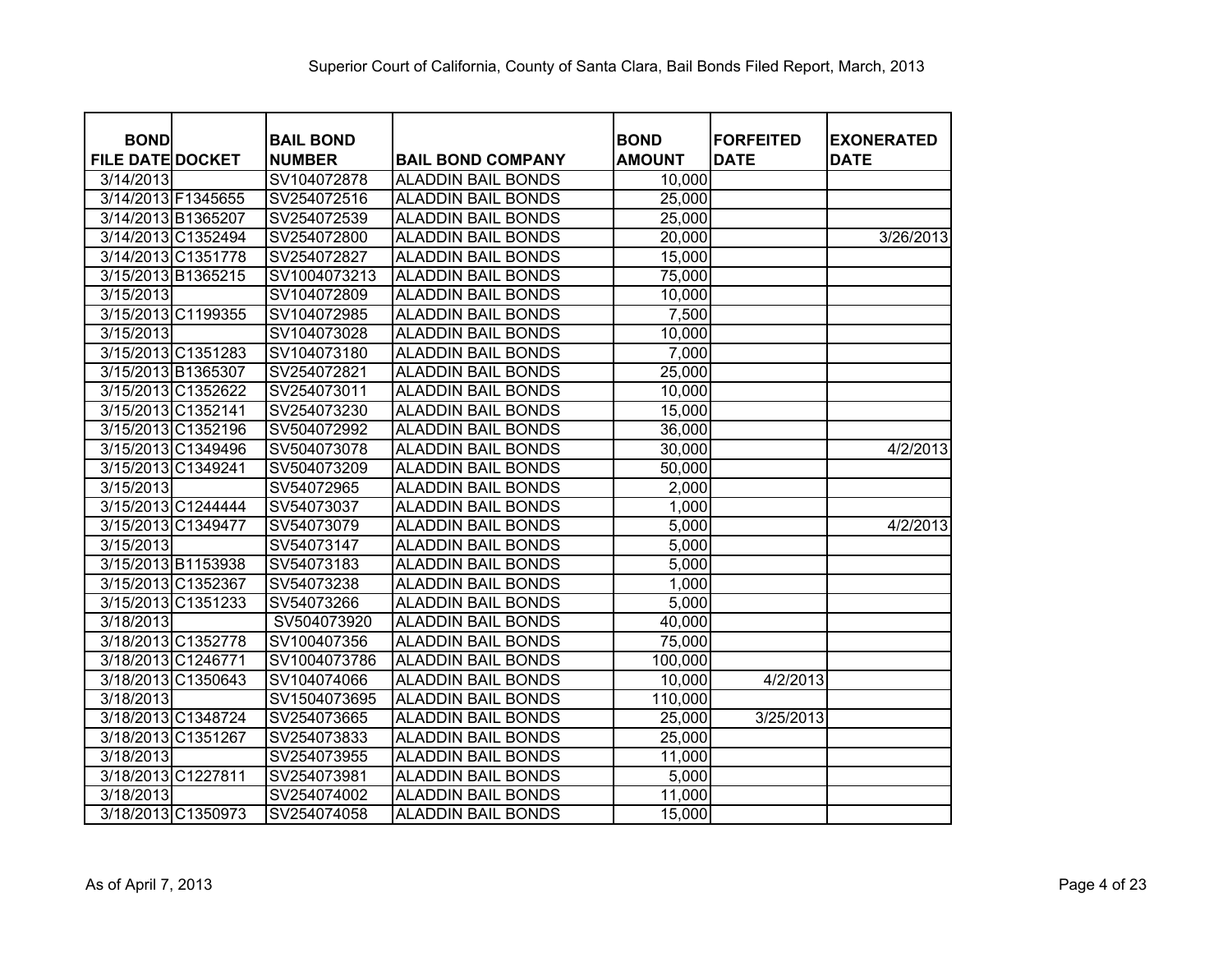| <b>BOND</b>             |                    | <b>BAIL BOND</b> |                           | <b>BOND</b>   | <b>FORFEITED</b> | <b>EXONERATED</b> |
|-------------------------|--------------------|------------------|---------------------------|---------------|------------------|-------------------|
| <b>FILE DATE DOCKET</b> |                    | <b>NUMBER</b>    | <b>BAIL BOND COMPANY</b>  | <b>AMOUNT</b> | <b>DATE</b>      | <b>DATE</b>       |
| 3/18/2013               |                    | SV254074107      | ALADDIN BAIL BONDS        | 11,000        |                  |                   |
| 3/18/2013               |                    | SV254074171      | ALADDIN BAIL BONDS        | 11,000        |                  |                   |
|                         | 3/18/2013 CC806786 | SV504073921      | ALADDIN BAIL BONDS        | 50,000        |                  |                   |
|                         | 3/18/2013 C1240920 | SV54073587       | <b>ALADDIN BAIL BONDS</b> | 5,000         |                  |                   |
|                         | 3/18/2013 C1245888 | SV54073986       | <b>ALADDIN BAIL BONDS</b> | 1,000         |                  |                   |
|                         | 3/18/2013 C1244647 | SV54073987       | <b>ALADDIN BAIL BONDS</b> | 1,000         |                  |                   |
|                         | 3/18/2013 C1246040 | SV54073988       | <b>ALADDIN BAIL BONDS</b> | 5,000         |                  |                   |
|                         | 3/19/2013 C1349467 | SV104073172      | <b>ALADDIN BAIL BONDS</b> | 10,000        |                  |                   |
| 3/19/2013               |                    | SV10407358       | <b>ALADDIN BAIL BONDS</b> | 10,000        |                  |                   |
|                         | 3/19/2013 C1241653 | SV104073829      | <b>ALADDIN BAIL BONDS</b> | 10,000        |                  |                   |
| 3/19/2013               |                    | SV104073926      | <b>ALADDIN BAIL BONDS</b> | 10,000        |                  |                   |
|                         | 3/19/2013 B1261140 | SV104073990      | <b>ALADDIN BAIL BONDS</b> | 10,000        |                  |                   |
| 3/19/2013               |                    | SV104074234      | <b>ALADDIN BAIL BONDS</b> | 10,000        |                  |                   |
|                         | 3/19/2013 C1350997 | SV104074240      | <b>ALADDIN BAIL BONDS</b> | 10,000        |                  |                   |
|                         | 3/19/2013 C1247074 | SV104074367      | <b>ALADDIN BAIL BONDS</b> | 10,000        |                  |                   |
|                         | 3/19/2013 CC780920 | SV254069722      | <b>ALADDIN BAIL BONDS</b> | 25,000        |                  |                   |
| 3/19/2013               |                    | SV254073699      | <b>ALADDIN BAIL BONDS</b> | 11,250        |                  |                   |
| 3/19/2013               |                    | SV254073719      | <b>ALADDIN BAIL BONDS</b> | 11,000        |                  |                   |
| 3/19/2013               |                    | SV254073888      | <b>ALADDIN BAIL BONDS</b> | 25,000        |                  |                   |
| 3/19/2013               |                    | SV254073989      | <b>ALADDIN BAIL BONDS</b> | 11,000        |                  |                   |
| 3/19/2013               |                    | SV254074099      | <b>ALADDIN BAIL BONDS</b> | 25,000        |                  |                   |
| 3/19/2013               |                    | SV254074195      | ALADDIN BAIL BONDS        | 11,000        |                  |                   |
|                         | 3/19/2013 C1352485 | SV504073443      | ALADDIN BAIL BONDS        | 30,000        |                  |                   |
|                         | 3/19/2013 C1352518 | SV504073779      | ALADDIN BAIL BONDS        | 50,000        |                  |                   |
|                         | 3/19/2013 BB943178 | SV504073940      | <b>ALADDIN BAIL BONDS</b> | 50,000        |                  |                   |
| 3/19/2013               |                    | SV504074247      | ALADDIN BAIL BONDS        | 35,000        |                  |                   |
| 3/19/2013               |                    | SV504074271      | <b>ALADDIN BAIL BONDS</b> | 35,000        |                  |                   |
|                         | 3/19/2013 C1351275 | SV54073077       | ALADDIN BAIL BONDS        | 5,000         |                  |                   |
| 3/19/2013               |                    | SV540737744      | <b>ALADDIN BAIL BONDS</b> | 5,000         |                  |                   |
|                         | 3/19/2013 C1238844 | SV54074196       | <b>ALADDIN BAIL BONDS</b> | 2,500         |                  |                   |
|                         | 3/19/2013 C1235720 | SV54074201       | <b>ALADDIN BAIL BONDS</b> | 2,500         |                  |                   |
| 3/19/2013               |                    | SV54074397       | <b>ALADDIN BAIL BONDS</b> | 5,000         |                  |                   |
|                         | 3/20/2013 C1352119 | DN1002799906     | <b>ALADDIN BAIL BONDS</b> | 70,000        |                  |                   |
| 3/20/2013 F1345445      |                    | SV104074129      | <b>ALADDIN BAIL BONDS</b> | 7,000         |                  |                   |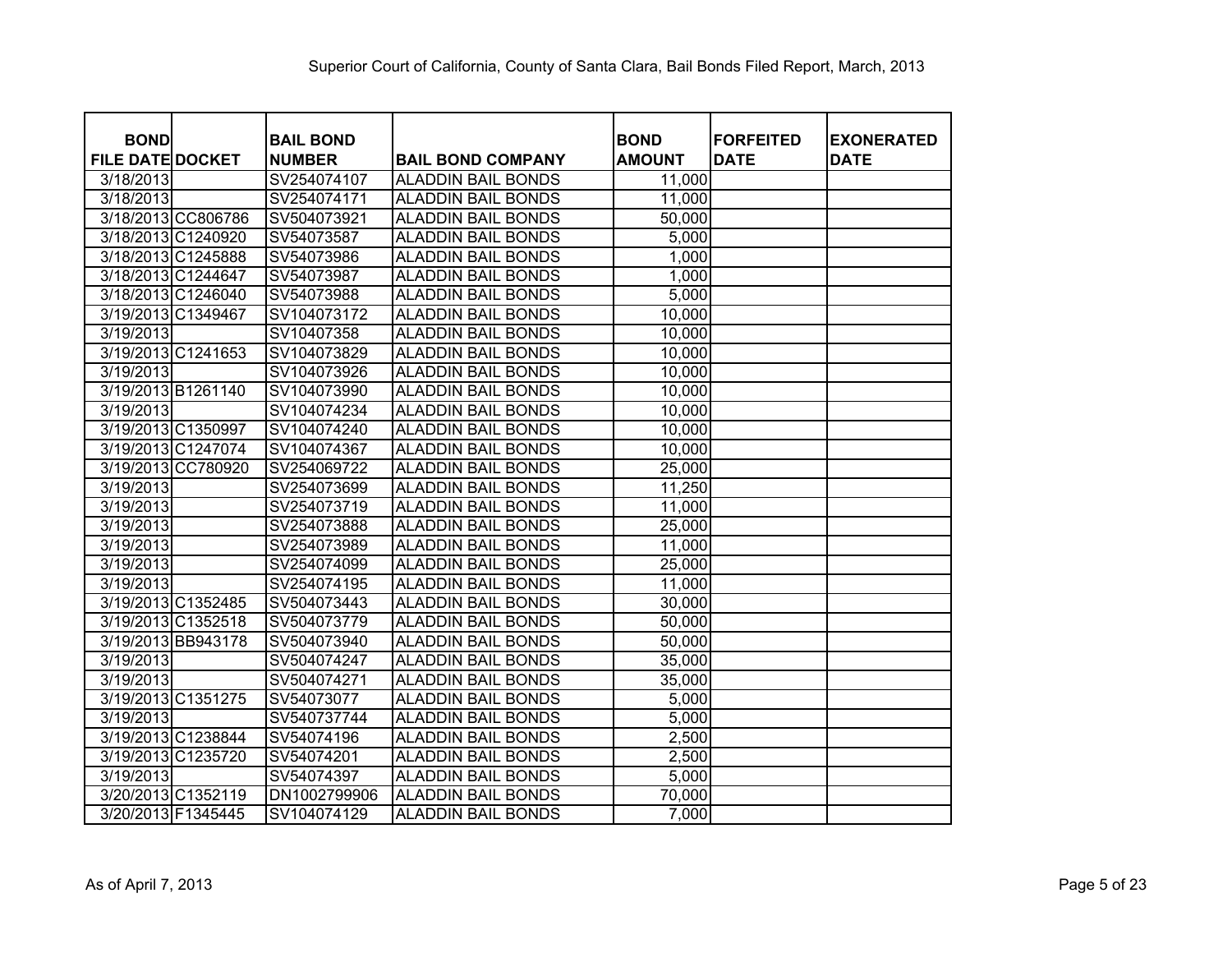| <b>BOND</b>             |                    | <b>BAIL BOND</b> |                           | <b>BOND</b>   | <b>FORFEITED</b>      | <b>EXONERATED</b> |
|-------------------------|--------------------|------------------|---------------------------|---------------|-----------------------|-------------------|
| <b>FILE DATE DOCKET</b> |                    | <b>NUMBER</b>    | <b>BAIL BOND COMPANY</b>  | <b>AMOUNT</b> | <b>DATE</b>           | <b>DATE</b>       |
| 3/20/2013               |                    | SV104074193      | ALADDIN BAIL BONDS        | 10,000        |                       |                   |
| 3/20/2013               |                    | SV104074294      | ALADDIN BAIL BONDS        | 10,000        |                       |                   |
|                         | 3/20/2013 F1345945 | SV104074394      | ALADDIN BAIL BONDS        | 10,000        |                       |                   |
|                         | 3/20/2013 C1349983 | SV104074586      | <b>ALADDIN BAIL BONDS</b> | 5,000         |                       |                   |
|                         | 3/20/2013 B1365265 | SV254074372      | <b>ALADDIN BAIL BONDS</b> | 11,000        |                       |                   |
| 3/20/2013               |                    | SV254074496      | <b>ALADDIN BAIL BONDS</b> | 25,000        |                       |                   |
|                         | 3/20/2013 C1352212 | SV254074602      | <b>ALADDIN BAIL BONDS</b> | 25,000        |                       |                   |
|                         | 3/20/2013 C1351803 | SV504074519      | <b>ALADDIN BAIL BONDS</b> | 50,000        |                       |                   |
|                         | 3/20/2013 FF723449 | SV54074125       | <b>ALADDIN BAIL BONDS</b> | 3,000         |                       |                   |
| 3/20/2013 B1260701      |                    | SV54074197       | <b>ALADDIN BAIL BONDS</b> | 1,000         |                       |                   |
| 3/20/2013               |                    | SV54074599       | <b>ALADDIN BAIL BONDS</b> | 1,000         |                       |                   |
| 3/20/2013 F1138528      |                    | SV54074648       | <b>ALADDIN BAIL BONDS</b> | 791           |                       |                   |
|                         | 3/21/2013 C1350915 | SV1004074902     | <b>ALADDIN BAIL BONDS</b> | 75,000        |                       |                   |
|                         | 3/21/2013 C1350974 | SV104073762      | <b>ALADDIN BAIL BONDS</b> | 10,000        |                       |                   |
|                         | 3/21/2013 B1364573 | SV104074495      | <b>ALADDIN BAIL BONDS</b> | 10,000        |                       |                   |
|                         | 3/21/2013 C1352019 | SV104074709      | <b>ALADDIN BAIL BONDS</b> | 10,000        | 3/25/2013             |                   |
| 3/21/2013               |                    | SV104074833      | <b>ALADDIN BAIL BONDS</b> | 10,000        |                       |                   |
| 3/21/2013               |                    | SV104074890      | <b>ALADDIN BAIL BONDS</b> | 10,000        |                       |                   |
|                         | 3/21/2013 C1352872 | SV104074915      | <b>ALADDIN BAIL BONDS</b> | 10,000        | $\frac{4}{2}$ /2/2013 |                   |
|                         | 3/21/2013 C1351263 | SV254073510      | <b>ALADDIN BAIL BONDS</b> | 25,000        |                       |                   |
|                         | 3/21/2013 C1351243 | SV254074942      | <b>ALADDIN BAIL BONDS</b> | 20,000        |                       |                   |
| 3/21/2013               |                    | SV504074898      | ALADDIN BAIL BONDS        | 35,000        |                       |                   |
|                         | 3/21/2013 C1350636 | SV54073560       | ALADDIN BAIL BONDS        | 5,000         |                       |                   |
|                         | 3/22/2013 C1351237 | SV104074251      | ALADDIN BAIL BONDS        | 6,000         |                       |                   |
|                         | 3/22/2013 C1351235 | SV104074353      | <b>ALADDIN BAIL BONDS</b> | 6,000         |                       |                   |
|                         | 3/22/2013 BB620639 | SV104074737      | ALADDIN BAIL BONDS        | 7,500         |                       |                   |
|                         | 3/22/2013 C1242483 | SV104075172      | <b>ALADDIN BAIL BONDS</b> | 6,000         |                       |                   |
| 3/22/2013               |                    | SV104075174      | ALADDIN BAIL BONDS        | 10,000        |                       |                   |
|                         | 3/22/2013 C1353286 | SV254074936      | <b>ALADDIN BAIL BONDS</b> | 20,000        |                       |                   |
|                         | 3/22/2013 C1247581 | SV254074938      | <b>ALADDIN BAIL BONDS</b> | 15,000        |                       |                   |
|                         | 3/22/2013 C1244225 | SV254074939      | <b>ALADDIN BAIL BONDS</b> | 20,000        |                       |                   |
|                         | 3/22/2013 C1351916 | SV254075077      | <b>ALADDIN BAIL BONDS</b> | 20,000        |                       |                   |
|                         | 3/22/2013 C1350642 | SV254075189      | <b>ALADDIN BAIL BONDS</b> | 15,000        |                       |                   |
|                         | 3/22/2013 C1352885 | SV254075190      | <b>ALADDIN BAIL BONDS</b> | 25,000        |                       |                   |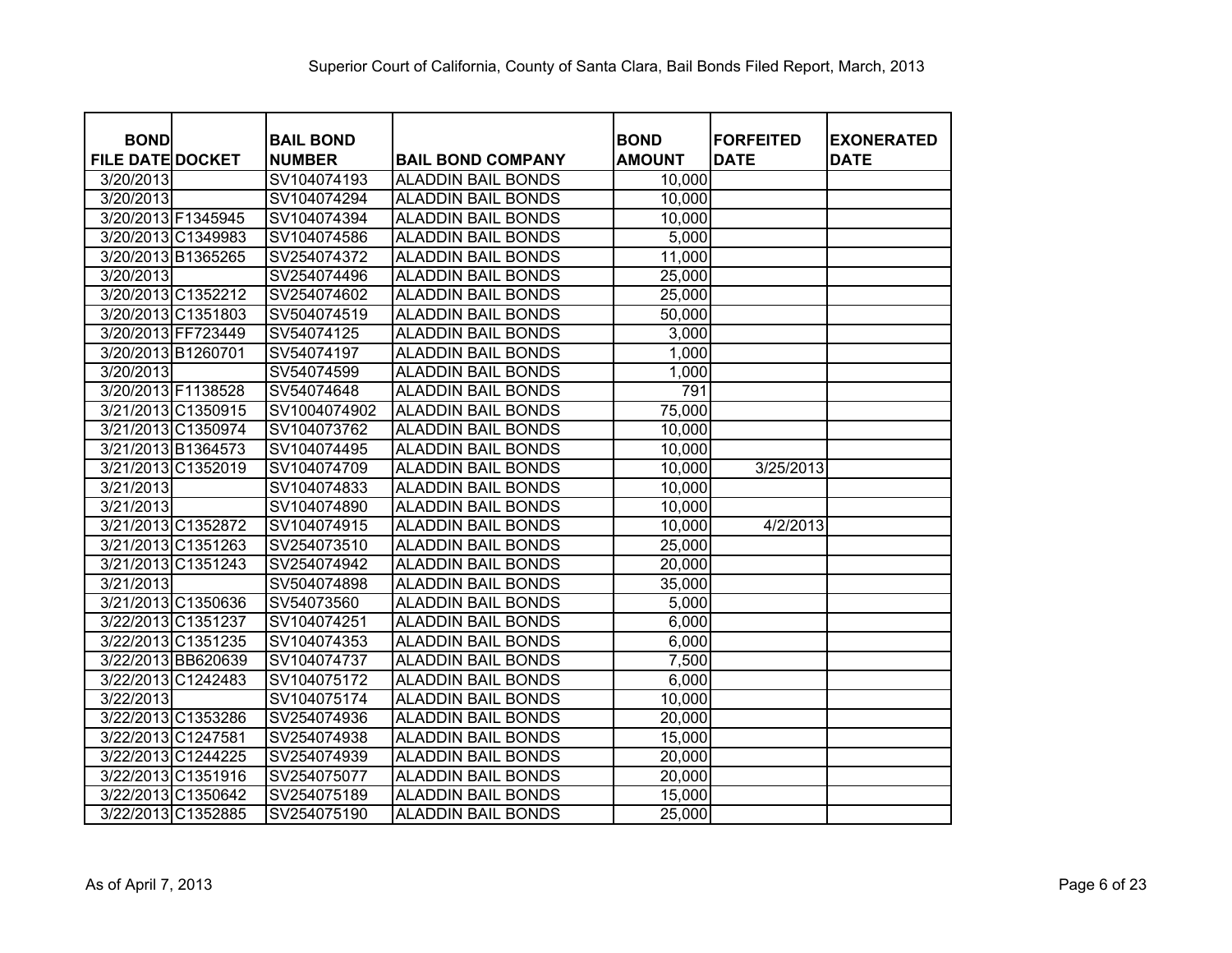| <b>BOND</b>             |                    | <b>BAIL BOND</b> |                           | <b>BOND</b>   | <b>FORFEITED</b> | <b>EXONERATED</b> |
|-------------------------|--------------------|------------------|---------------------------|---------------|------------------|-------------------|
| <b>FILE DATE DOCKET</b> |                    | <b>NUMBER</b>    | <b>BAIL BOND COMPANY</b>  | <b>AMOUNT</b> | <b>DATE</b>      | <b>DATE</b>       |
|                         | 3/22/2013 C1347907 | SV504074335      | ALADDIN BAIL BONDS        | 50,000        |                  |                   |
|                         | 3/22/2013 C1352599 | SV504075092      | ALADDIN BAIL BONDS        | 30,000        |                  |                   |
| 3/22/2013 C1233781      |                    | SV54071872       | ALADDIN BAIL BONDS        | 5,000         |                  |                   |
| 3/22/2013 F1345964      |                    | SV54074258       | <b>ALADDIN BAIL BONDS</b> | 5,000         |                  |                   |
|                         | 3/22/2013 C1237858 | SV54075119       | <b>ALADDIN BAIL BONDS</b> | 5,000         |                  |                   |
| 3/25/2013               |                    | SV104075285      | <b>ALADDIN BAIL BONDS</b> | 10,000        |                  |                   |
|                         | 3/25/2013 C1350575 | SV104075527      | <b>ALADDIN BAIL BONDS</b> | 10,000        |                  |                   |
|                         | 3/25/2013 C1348204 | SV104075810      | <b>ALADDIN BAIL BONDS</b> | 10,000        |                  |                   |
|                         | 3/25/2013 C1349446 | SV104075821      | <b>ALADDIN BAIL BONDS</b> | 7,000         |                  |                   |
| 3/25/2013               |                    | SV104075863      | <b>ALADDIN BAIL BONDS</b> | 10,000        |                  |                   |
| 3/25/2013               |                    | SV254075281      | <b>ALADDIN BAIL BONDS</b> | 10,000        |                  |                   |
|                         | 3/25/2013 C1352719 | SV254075521      | <b>ALADDIN BAIL BONDS</b> | 25,000        |                  |                   |
| 3/25/2013               |                    | SV254075593      | <b>ALADDIN BAIL BONDS</b> | 15,000        |                  |                   |
|                         | 3/25/2013 C1082833 | SV254076046      | <b>ALADDIN BAIL BONDS</b> | 20,000        |                  |                   |
|                         | 3/25/2013 C1352389 | SV504075441      | <b>ALADDIN BAIL BONDS</b> | 35,000        |                  |                   |
|                         | 3/25/2013 C1352400 | SV504075687      | <b>ALADDIN BAIL BONDS</b> | 35,000        |                  |                   |
|                         | 3/25/2013 C1350896 | SV504075933      | <b>ALADDIN BAIL BONDS</b> | 50,000        |                  |                   |
|                         | 3/25/2013 C1066541 | SV504076045      | <b>ALADDIN BAIL BONDS</b> | 30,000        |                  |                   |
|                         | 3/25/2013 C1347927 | SV54074736       | <b>ALADDIN BAIL BONDS</b> | 5,000         |                  |                   |
| 3/25/2013               |                    | SV54075289       | <b>ALADDIN BAIL BONDS</b> | 5,000         |                  |                   |
| 3/25/2013               |                    | SV54075609       | <b>ALADDIN BAIL BONDS</b> | 1,000         |                  |                   |
| 3/25/2013               |                    | SV54075945       | <b>ALADDIN BAIL BONDS</b> | 2,000         |                  |                   |
|                         | 3/26/2013 B1364532 | SV104075045      | <b>ALADDIN BAIL BONDS</b> | 10,000        | 4/2/2013         |                   |
|                         | 3/26/2013 B1365160 | SV104075758      | ALADDIN BAIL BONDS        | 10,000        |                  |                   |
| 3/26/2013               |                    | SV104076153      | <b>ALADDIN BAIL BONDS</b> | 10,000        |                  |                   |
| 3/26/2013               |                    | SV254075864      | ALADDIN BAIL BONDS        | 25,000        |                  |                   |
|                         | 3/26/2013 E1007670 | SV254075865      | <b>ALADDIN BAIL BONDS</b> | 20,000        |                  |                   |
| 3/26/2013               |                    | SV254076152      | ALADDIN BAIL BONDS        | 11,000        |                  |                   |
| 3/26/2013               |                    | SV254076154      | <b>ALADDIN BAIL BONDS</b> | 11,000        |                  |                   |
| 3/26/2013               |                    | SV254076155      | <b>ALADDIN BAIL BONDS</b> | 21,000        |                  |                   |
| 3/26/2013               |                    | SV254076157      | <b>ALADDIN BAIL BONDS</b> | 20,000        |                  |                   |
| 3/26/2013               |                    | SV254076175      | <b>ALADDIN BAIL BONDS</b> | 25,000        |                  |                   |
|                         | 3/26/2013 C1353171 | SV254076317      | <b>ALADDIN BAIL BONDS</b> | 11,000        |                  |                   |
|                         | 3/26/2013 C1353287 | SV504075576      | <b>ALADDIN BAIL BONDS</b> | 50,000        |                  |                   |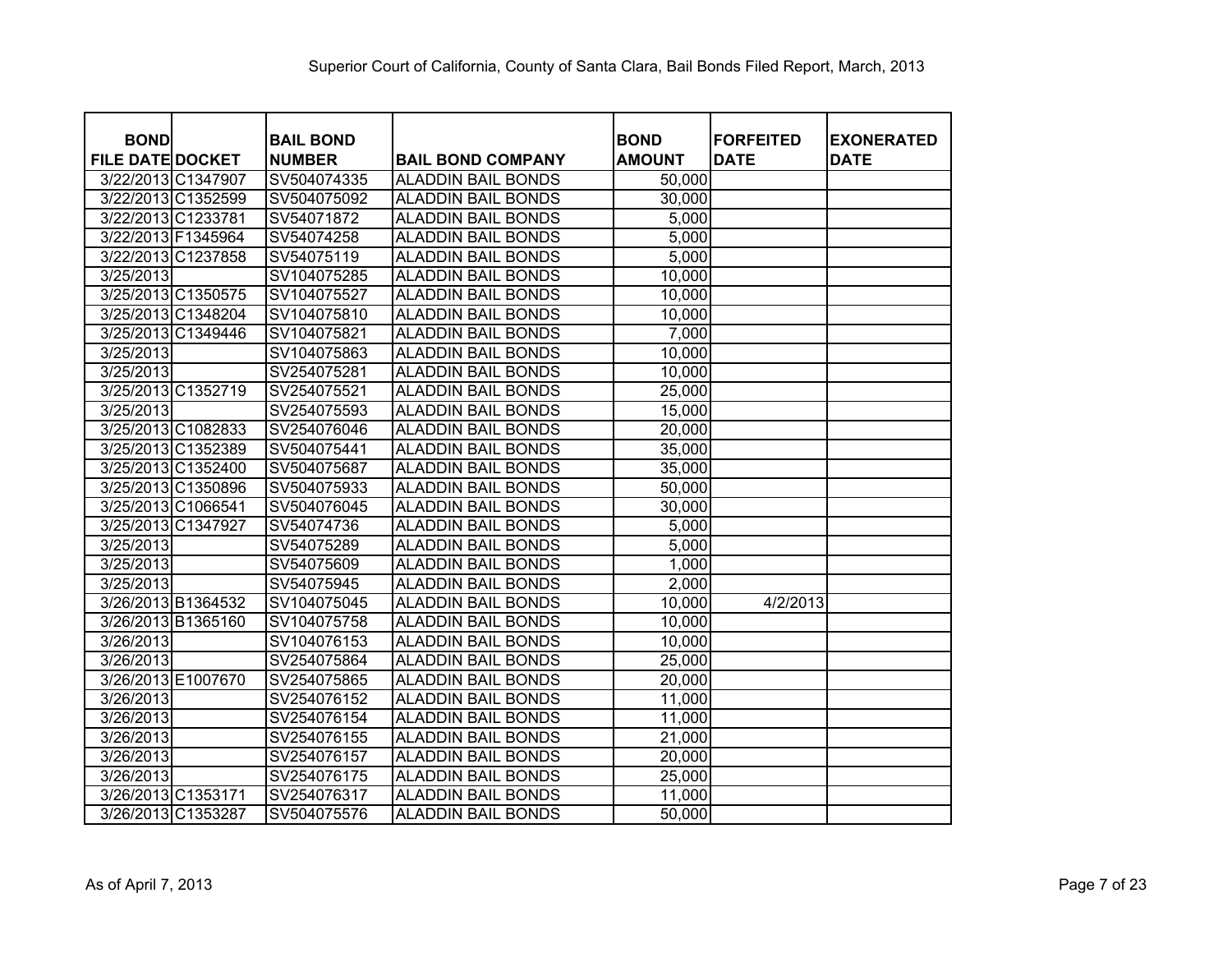| <b>BOND</b>             |                    | <b>BAIL BOND</b> |                           | <b>BOND</b>   | <b>FORFEITED</b> |                                  |
|-------------------------|--------------------|------------------|---------------------------|---------------|------------------|----------------------------------|
| <b>FILE DATE DOCKET</b> |                    | <b>NUMBER</b>    | <b>BAIL BOND COMPANY</b>  | <b>AMOUNT</b> | <b>DATE</b>      | <b>EXONERATED</b><br><b>DATE</b> |
| 3/26/2013               |                    | SV504075622      | <b>ALADDIN BAIL BONDS</b> | 30,000        |                  |                                  |
|                         | 3/26/2013 B1365347 | SV504076065      | <b>ALADDIN BAIL BONDS</b> | 35,000        |                  |                                  |
|                         | 3/26/2013 C1353179 | SV504076149      | <b>ALADDIN BAIL BONDS</b> | 35,250        |                  |                                  |
|                         | 3/26/2013 C1353157 | SV504076284      | <b>ALADDIN BAIL BONDS</b> | 40,000        |                  |                                  |
| 3/26/2013               |                    | SV504076334      | <b>ALADDIN BAIL BONDS</b> | 40,000        |                  |                                  |
|                         | 3/26/2013 F1345949 | SV54075597       | <b>ALADDIN BAIL BONDS</b> | 5,000         |                  |                                  |
| 3/26/2013               |                    | SV54075598       | <b>ALADDIN BAIL BONDS</b> | 1,000         |                  |                                  |
|                         | 3/27/2013 C1350580 | SV104075446      | <b>ALADDIN BAIL BONDS</b> | 10,000        |                  |                                  |
|                         | 3/27/2013 F1345216 |                  |                           | 8,000         |                  |                                  |
|                         |                    | SV104075636      | <b>ALADDIN BAIL BONDS</b> |               |                  |                                  |
|                         | 3/27/2013 C1349555 | SV254074753      | <b>ALADDIN BAIL BONDS</b> | 25,000        |                  |                                  |
|                         | 3/27/2013 C1349787 | SV254075740      | <b>ALADDIN BAIL BONDS</b> | 15,000        |                  |                                  |
| 3/27/2013               |                    | SV504075684      | <b>ALADDIN BAIL BONDS</b> | 50,000        |                  |                                  |
| 3/27/2013               |                    | SV504076507      | <b>ALADDIN BAIL BONDS</b> | 26,000        |                  |                                  |
|                         | 3/27/2013 C1237957 | SV504076528      | <b>ALADDIN BAIL BONDS</b> | 50,000        |                  |                                  |
|                         | 3/27/2013 C1352807 | SV504076551      | <b>ALADDIN BAIL BONDS</b> | 36,000        |                  |                                  |
| 3/27/2013 B1364511      |                    | SV54075402       | <b>ALADDIN BAIL BONDS</b> | 5,000         |                  |                                  |
|                         | 3/27/2013 B1364626 | SV54076010       | <b>ALADDIN BAIL BONDS</b> | 5,000         |                  |                                  |
|                         | 3/27/2013 C1348868 | SV54076482       | <b>ALADDIN BAIL BONDS</b> | 5,000         |                  |                                  |
|                         | 3/28/2013 C1246213 | SV1004076635     | <b>ALADDIN BAIL BONDS</b> | 70,000        |                  |                                  |
|                         | 3/28/2013 B1365174 | SV104076432      | <b>ALADDIN BAIL BONDS</b> | 10,000        |                  |                                  |
| 3/28/2013               |                    | SV254074177      | <b>ALADDIN BAIL BONDS</b> | 15,000        |                  |                                  |
|                         | 3/28/2013 F1244969 | SV254075797      | <b>ALADDIN BAIL BONDS</b> | 20,000        |                  |                                  |
| 3/28/2013               |                    | SV254076650      | <b>ALADDIN BAIL BONDS</b> | 25,000        |                  |                                  |
|                         | 3/28/2013 C1352516 | SV254076761      | <b>ALADDIN BAIL BONDS</b> | 11,000        |                  |                                  |
|                         | 3/28/2013 C1105781 | SV254076815      | <b>ALADDIN BAIL BONDS</b> | 25,000        |                  |                                  |
|                         | 3/28/2013 B1365348 | SV504076431      | <b>ALADDIN BAIL BONDS</b> | 50,000        |                  |                                  |
| 3/28/2013               |                    | SV504076601      | <b>ALADDIN BAIL BONDS</b> | 25,000        |                  |                                  |
|                         | 3/28/2013 C1350415 | SV504076779      | <b>ALADDIN BAIL BONDS</b> | 50,000        |                  |                                  |
|                         | 3/29/2013 C1234621 | DN1002800111     | <b>ALADDIN BAIL BONDS</b> | 100,000       |                  |                                  |
|                         | 3/29/2013 C1078459 | SV104047595      | <b>ALADDIN BAIL BONDS</b> | 10,000        |                  |                                  |
| 3/29/2013               |                    | SV254056090      | <b>ALADDIN BAIL BONDS</b> | 12,000        |                  |                                  |
| 3/29/2013               |                    | SV54075897       | <b>ALADDIN BAIL BONDS</b> | 5,000         |                  |                                  |
|                         | 3/29/2013 C1247147 | SV54077021       | <b>ALADDIN BAIL BONDS</b> | 5,000         |                  |                                  |
|                         | 3/29/2013 C1349725 | SV54077022       | <b>ALADDIN BAIL BONDS</b> | 2,500         |                  |                                  |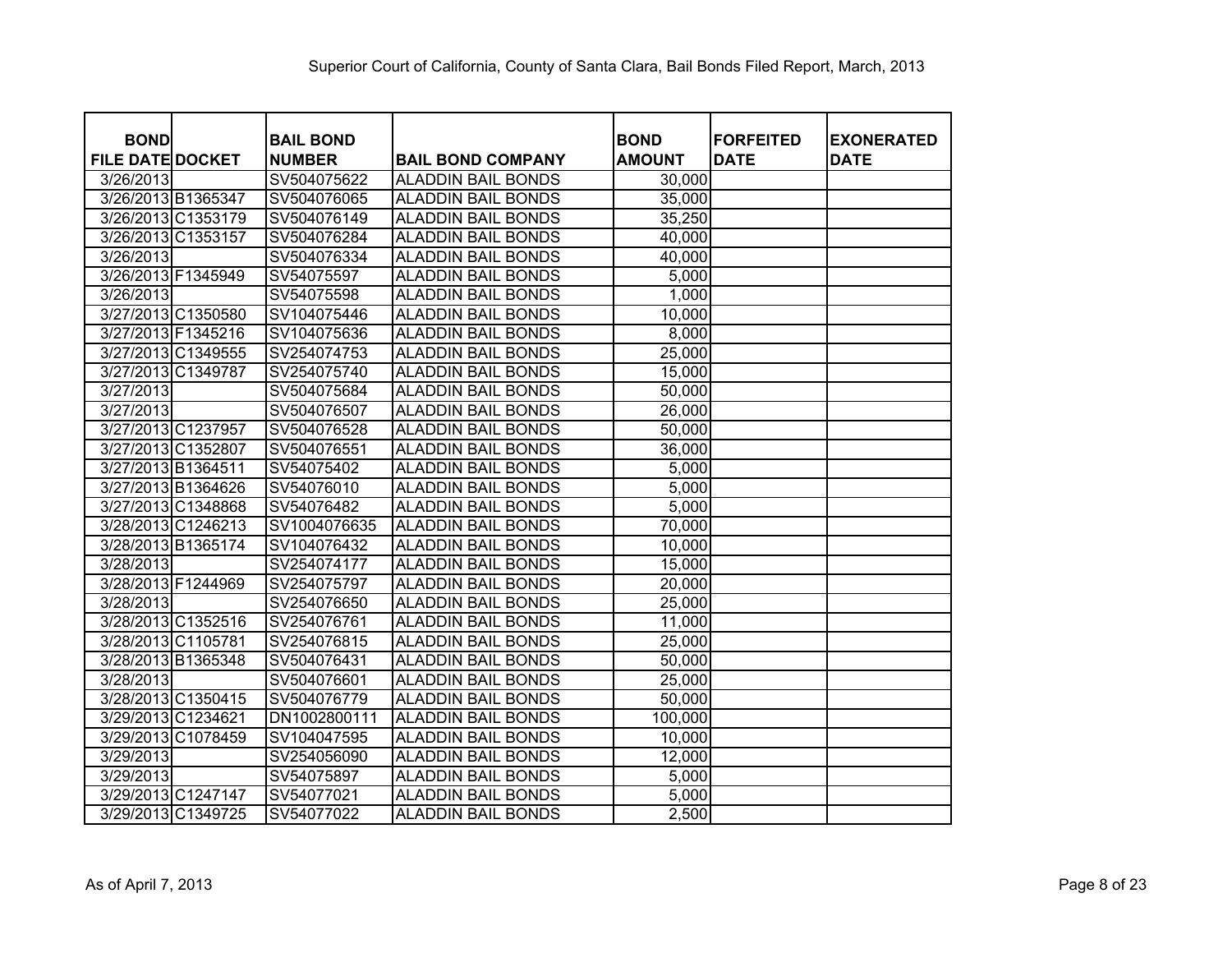| <b>BOND</b>             |                    | <b>BAIL BOND</b> |                                | <b>BOND</b>   | <b>FORFEITED</b> | <b>EXONERATED</b> |
|-------------------------|--------------------|------------------|--------------------------------|---------------|------------------|-------------------|
| <b>FILE DATE DOCKET</b> |                    | <b>NUMBER</b>    | <b>BAIL BOND COMPANY</b>       | <b>AMOUNT</b> | <b>DATE</b>      | <b>DATE</b>       |
|                         | 3/5/2013 F1345451  | LX1510018427     | ALICE CORTEZ BAIL BONDS        | 10,000        |                  | 3/27/2013         |
|                         | 3/5/2013 F1345694  | LX1510018428     | <b>ALICE CORTEZ BAIL BONDS</b> | 5,000         |                  | 3/27/2013         |
| 3/5/2013                |                    | LX1510019933     | <b>ALICE CORTEZ BAIL BONDS</b> | 10,000        |                  | 3/31/2013         |
| 3/5/2013                |                    | LX1510019934     | <b>ALICE CORTEZ BAIL BONDS</b> | 10,000        |                  | 3/31/2013         |
| 3/5/2013                |                    | LX1510019935     | <b>ALICE CORTEZ BAIL BONDS</b> | 10,000        |                  | 3/31/2013         |
|                         | 3/8/2013 F1244520  | LX1510022271     | <b>ALICE CORTEZ BAIL BONDS</b> | 6,000         |                  |                   |
| 3/14/2013 F1345733      |                    | LX1510022272     | ALICE CORTEZ BAIL BONDS        | 10,000        |                  |                   |
| 3/14/2013 F1345761      |                    | LX1510022274     | ALICE CORTEZ BAIL BONDS        | 10,000        |                  | 3/15/2013         |
| 3/14/2013 F1346290      |                    | LX1510025578     | ALICE CORTEZ BAIL BONDS        | 10,000        |                  |                   |
| 3/14/2013 F1243532      |                    | LX3010018429     | ALICE CORTEZ BAIL BONDS        | 20,000        |                  |                   |
| 3/14/2013 F1345950      |                    | LX3010019937     | ALICE CORTEZ BAIL BONDS        | 25,000        |                  |                   |
| 3/14/2013 F1244654      |                    | LX3010019938     | ALICE CORTEZ BAIL BONDS        | 20,000        |                  |                   |
| 3/15/2013 F1345430      |                    | LX1510022273     | ALICE CORTEZ BAIL BONDS        | 6,000         |                  |                   |
| 3/19/2013 C1350617      |                    | LX10010026363    | <b>ALICE CORTEZ BAIL BONDS</b> | 100,000       |                  |                   |
| 3/19/2013               |                    | LX1510026331     | ALICE CORTEZ BAIL BONDS        | 1,000         |                  |                   |
|                         | 3/19/2013 C1240922 | LX1510026335     | ALICE CORTEZ BAIL BONDS        | 10,000        |                  |                   |
| 3/19/2013 F1244753      |                    | LX3010022277     | ALICE CORTEZ BAIL BONDS        | 10,000        |                  |                   |
| 3/26/2013 F1345801      |                    | LX1510026334     | ALICE CORTEZ BAIL BONDS        | 6,000         |                  |                   |
|                         | 3/1/2013 C1347507  |                  | 511098825 ALL PRO BAIL BONDS   | 10,000        |                  |                   |
|                         | 3/1/2013 B1365376  |                  | 5112098838 ALL PRO BAIL BONDS  | 11,000        |                  |                   |
|                         | 3/1/2013 B1364614  |                  | 5271627012 ALL PRO BAIL BONDS  | 15,000        |                  |                   |
|                         | 3/4/2013 C1348329  |                  | 555095601 ALL PRO BAIL BONDS   | 45,000        |                  |                   |
| 3/4/2013                | 212318             |                  | 5112098812 ALL PRO BAIL BONDS  | 10,000        |                  |                   |
| 3/4/2013                |                    |                  | 5271626945 ALL PRO BAIL BONDS  | 6,000         |                  |                   |
| 3/4/2013                |                    |                  | 5550956008 ALL PRO BAIL BONDS  | 20,000        |                  |                   |
|                         | 3/4/2013 C1246409  |                  | 5550961930 ALL PRO BAIL BONDS  | 50,000        |                  |                   |
| 3/4/2013                |                    |                  | 5801409558 ALL PRO BAIL BONDS  | 5,000         |                  |                   |
|                         | 3/5/2013 F1346312  |                  | 5271626932 ALL PRO BAIL BONDS  | 25,000        |                  |                   |
| 3/5/2013                |                    |                  | 5271646204 ALL PRO BAIL BONDS  | 15,000        |                  |                   |
|                         | 3/7/2013 B1364142  |                  | 5112098713 ALL PRO BAIL BONDS  | 10,000        |                  |                   |
|                         | 3/7/2013 C1116645  |                  | 5112098867 ALL PRO BAIL BONDS  | 10,000        |                  |                   |
|                         | 3/7/2013 B1364482  |                  | 5112122146 ALL PRO BAIL BONDS  | 10,000        |                  |                   |
|                         | 3/7/2013 C1224399  |                  | 5801409587 ALL PRO BAIL BONDS  | 5,000         |                  |                   |
|                         | 3/11/2013 C1350279 |                  | 5271626903 ALL PRO BAIL BONDS  | 20,000        |                  |                   |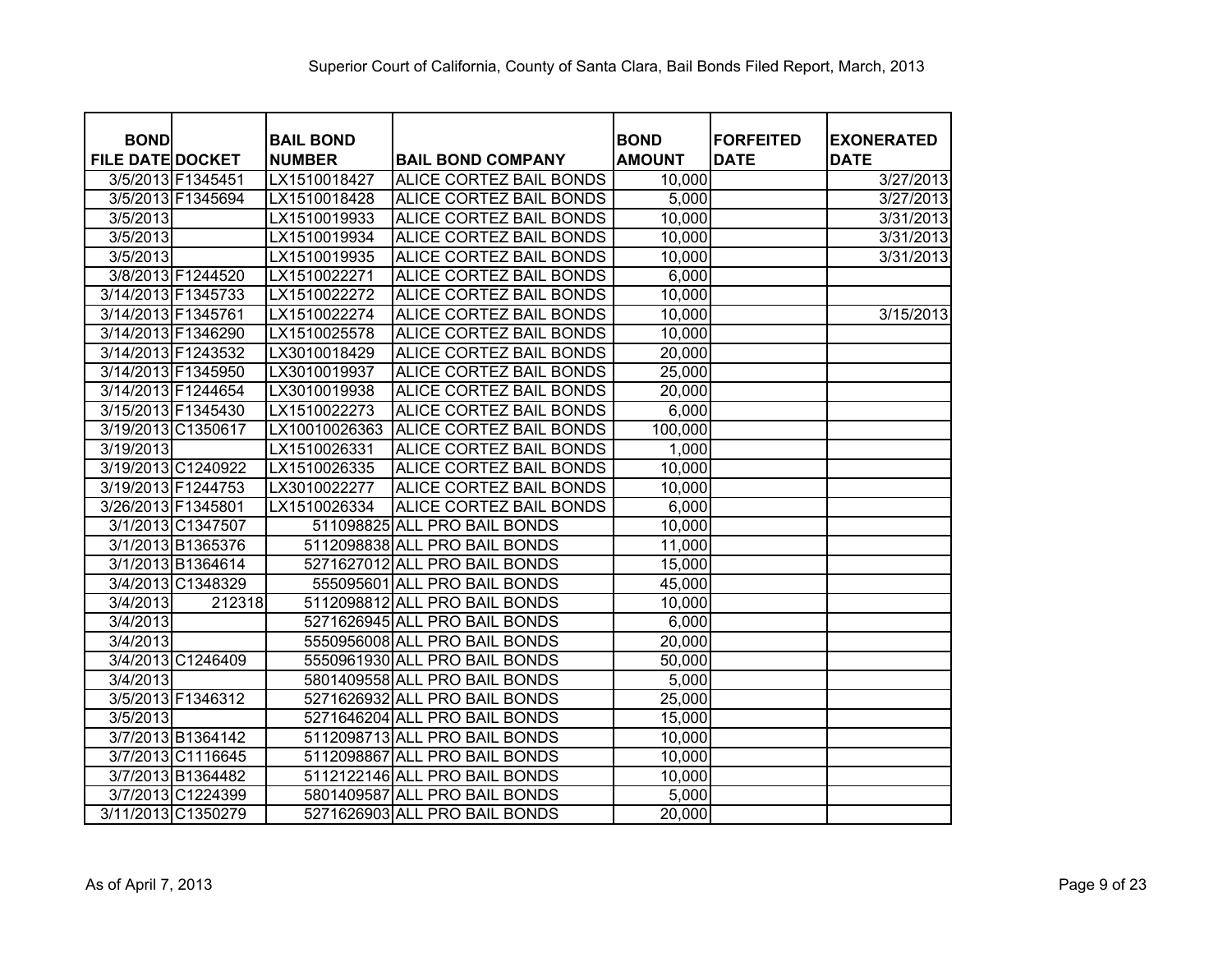| <b>BOND</b>             | <b>BAIL BOND</b> |                               | <b>BOND</b>   | <b>FORFEITED</b> | <b>EXONERATED</b> |
|-------------------------|------------------|-------------------------------|---------------|------------------|-------------------|
| <b>FILE DATE DOCKET</b> | <b>NUMBER</b>    | <b>BAIL BOND COMPANY</b>      | <b>AMOUNT</b> | <b>DATE</b>      | <b>DATE</b>       |
| 3/11/2013 C1239660      |                  | 5801409488 ALL PRO BAIL BONDS | 5,000         |                  |                   |
| 3/11/2013 C1352264      |                  | 5801409516 ALL PRO BAIL BONDS | 5,000         |                  |                   |
| 3/11/2013 F1140655      |                  | 5801409574 ALL PRO BAIL BONDS | 5,000         |                  |                   |
| 3/12/2013               |                  | 5112122597 ALL PRO BAIL BONDS | 10,000        |                  |                   |
| 3/12/2013               |                  | 5271626891 ALL PRO BAIL BONDS | 25,000        |                  |                   |
| 3/14/2013               |                  | 5111977244 ALL PRO BAIL BONDS | 10,000        |                  |                   |
| 3/14/2013 B1263836      |                  | 5112120676 ALL PRO BAIL BONDS | 10,000        |                  |                   |
| 3/14/2013               |                  | 5112122609 ALL PRO BAIL BONDS | 10,000        |                  |                   |
| 3/14/2013               |                  | 5112122625 ALL PRO BAIL BONDS | 11,000        |                  |                   |
| 3/14/2013 C1243479      |                  | 5112122638 ALL PRO BAIL BONDS | 6,000         |                  |                   |
| 3/14/2013               |                  | 5271626929 ALL PRO BAIL BONDS | 12,000        |                  |                   |
| 3/14/2013 C1244403      |                  | 5271626961 ALL PRO BAIL BONDS | 25,000        |                  |                   |
| 3/14/2013 B1365310      |                  | 5550962094 ALL PRO BAIL BONDS | 52,000        |                  |                   |
| 3/14/2013 C1236082      |                  | 5801409503 ALL PRO BAIL BONDS | 5,000         |                  |                   |
| 3/15/2013 B1365184      |                  | 5200100892 ALL PRO BAIL BONDS | 200,000       |                  |                   |
| 3/18/2013               |                  | 5271646080 ALL PRO BAIL BONDS | 20,000        |                  |                   |
| 3/18/2013 C1232674      |                  | 5801409673 ALL PRO BAIL BONDS | 5,500         |                  |                   |
| 3/19/2013 B1365219      |                  | 5105320962 ALL PRO BAIL BONDS | 100,000       |                  |                   |
| 3/19/2013 F1345362      |                  | 5105320975 ALL PRO BAIL BONDS | 60,000        |                  |                   |
| 3/19/2013               |                  | 5112122612 ALL PRO BAIL BONDS | 10,000        |                  |                   |
| 3/19/2013 C1239266      |                  | 5271644523 ALL PRO BAIL BONDS | 15,000        |                  |                   |
| 3/19/2013 CC957921      |                  | 5550961000 ALL PRO BAIL BONDS | 50,000        |                  |                   |
| 3/19/2013               |                  | 5801409529 ALL PRO BAIL BONDS | 5,000         |                  | 3/29/2013         |
| 3/19/2013               |                  | 5801409545 ALL PRO BAIL BONDS | 1,000         |                  |                   |
| 3/20/2013               |                  | 5112122766 ALL PRO BAIL BONDS | 10,000        |                  |                   |
| 3/20/2013               |                  | 5271626875 ALL PRO BAIL BONDS | 15,000        |                  |                   |
| 3/20/2013 C1242706      |                  | 5271626974 ALL PRO BAIL BONDS | 25,000        |                  |                   |
| 3/22/2013 C1241055      |                  | 5105320988 ALL PRO BAIL BONDS | 100,000       |                  |                   |
| 3/22/2013               |                  | 5111977257 ALL PRO BAIL BONDS | 11,000        |                  |                   |
| 3/25/2013               |                  | 5112098896 ALL PRO BAIL BONDS | 10,000        |                  |                   |
| 3/25/2013 C1350431      |                  | 5112098908 ALL PRO BAIL BONDS | 10,000        |                  |                   |
| 3/25/2013 C1238553      |                  | 5112122823 ALL PRO BAIL BONDS | 10,000        |                  |                   |
| 3/25/2013               |                  | 5271646176 ALL PRO BAIL BONDS | 15,000        |                  |                   |
| 3/26/2013 F1137753      |                  | 5112149066 ALL PRO BAIL BONDS | 8,000         |                  |                   |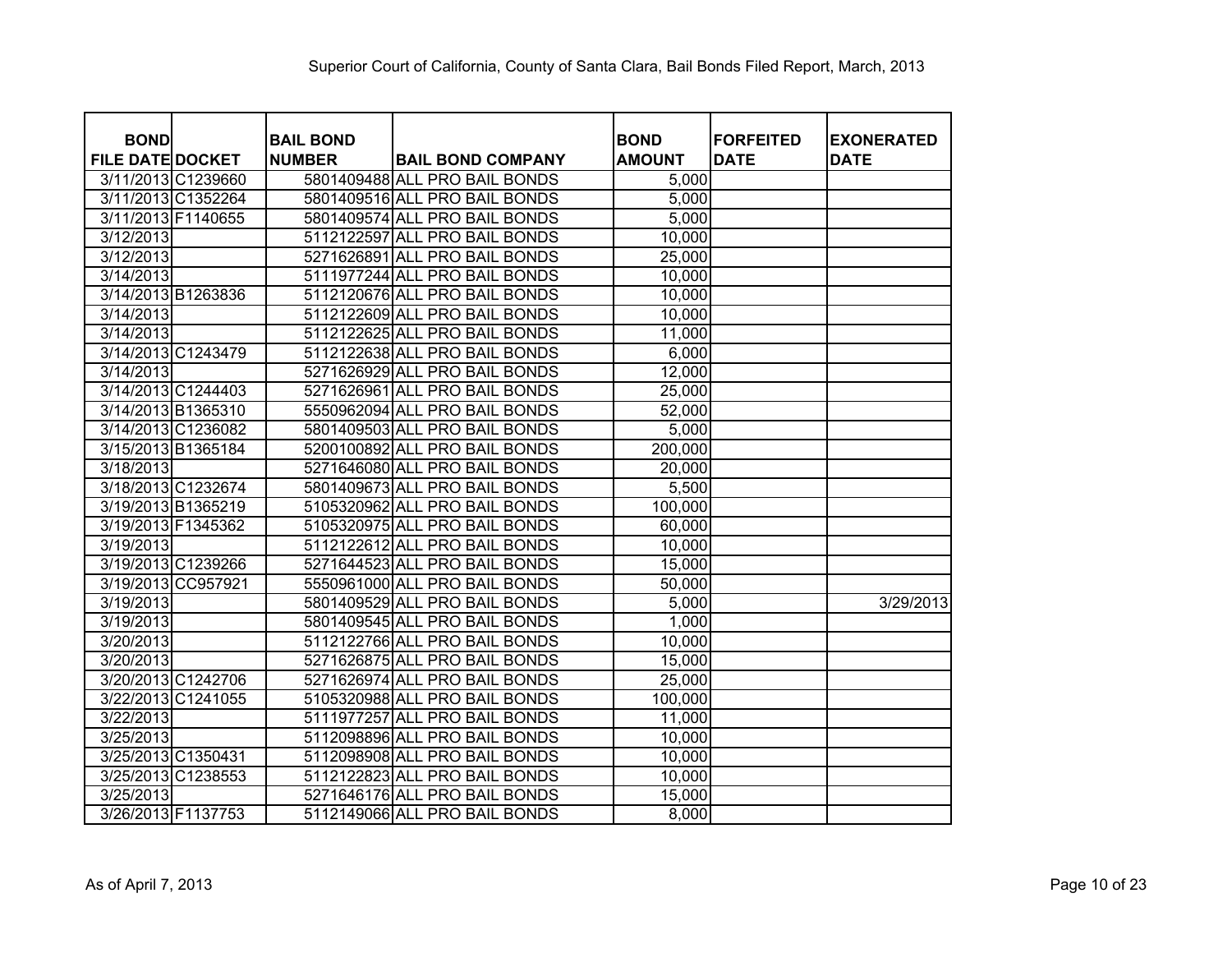| <b>BOND</b>             | <b>BAIL BOND</b> |                               | <b>BOND</b>   | <b>FORFEITED</b> | <b>EXONERATED</b> |
|-------------------------|------------------|-------------------------------|---------------|------------------|-------------------|
| <b>FILE DATE DOCKET</b> | <b>NUMBER</b>    | <b>BAIL BOND COMPANY</b>      | <b>AMOUNT</b> | <b>DATE</b>      | <b>DATE</b>       |
| 3/26/2013               |                  | 5271646189 ALL PRO BAIL BONDS | 15,000        |                  |                   |
| 3/27/2013 B1365181      |                  | 5105326427 ALL PRO BAIL BONDS | 75,000        |                  |                   |
| 3/28/2013 C1352683      |                  | 580140686 ALL PRO BAIL BONDS  | 1,000         |                  |                   |
| 3/28/2013 C1224399      |                  | 5801409701 ALL PRO BAIL BONDS | 5,000         |                  | 3/28/2013         |
| 3/28/2013 B1365233      |                  | 5801409714 ALL PRO BAIL BONDS | 5,000         |                  |                   |
| 3/29/2013               |                  | 5271646192 ALL PRO BAIL BONDS | 25,000        |                  |                   |
| 3/12/2013               | IS30K138492      | AMIGO BAIL BONDS              | 10,000        |                  |                   |
| 3/15/2013 B1365228      | IS30K138494      | AMIGO BAIL BONDS              | 15,000        |                  |                   |
| 3/1/2013 C1349509       | T1050398560      | <b>BAD BOYS BAIL BONDS</b>    | 10,000        |                  | 3/11/2013         |
| 3/1/2013 B1263838       | T5050395414      | <b>BAD BOYS BAIL BONDS</b>    | 75,000        |                  |                   |
| 3/4/2013 C1348689       | T10050395133     | <b>BAD BOYS BAIL BONDS</b>    | 100,000       |                  |                   |
| 3/4/2013                | T1050395086      | <b>BAD BOYS BAIL BONDS</b>    | 10,000        |                  |                   |
| 3/4/2013                | T2550394899      | <b>BAD BOYS BAIL BONDS</b>    | 15,000        |                  |                   |
| 3/4/2013                | T2550395115      | <b>BAD BOYS BAIL BONDS</b>    | 16,000        |                  |                   |
| 3/4/2013 C1348783       | T2550395116      | <b>BAD BOYS BAIL BONDS</b>    | 25,000        |                  |                   |
| 3/4/2013                | T2550398579      | <b>BAD BOYS BAIL BONDS</b>    | 12,000        |                  |                   |
| 3/4/2013                | T2550398900      | <b>BAD BOYS BAIL BONDS</b>    | 11,000        |                  |                   |
| 3/4/2013                | T5050399136      | <b>BAD BOYS BAIL BONDS</b>    | 40,000        |                  | 3/15/2013         |
| 3/4/2013                | T550398871       | <b>BAD BOYS BAIL BONDS</b>    | 1,000         |                  |                   |
| 3/4/2013                | T550403352       | <b>BAD BOYS BAIL BONDS</b>    | 5,000         |                  |                   |
| 3/5/2013 C1350947       | T1050395087      | <b>BAD BOYS BAIL BONDS</b>    | 10,000        |                  |                   |
| 3/5/2013 B1364340       | T1050399106      | <b>BAD BOYS BAIL BONDS</b>    | 10,000        |                  |                   |
| 3/5/2013 F1244345       | T2550394896      | <b>BAD BOYS BAIL BONDS</b>    | 12,000        |                  |                   |
| 3/5/2013 C1100573       | T2550395113      | <b>BAD BOYS BAIL BONDS</b>    | 15,000        |                  |                   |
| 3/5/2013                | T2550398578      | <b>BAD BOYS BAIL BONDS</b>    | 25,000        |                  |                   |
| 3/5/2013 C1351854       | T2550398899      | <b>BAD BOYS BAIL BONDS</b>    | 25,000        |                  |                   |
| 3/5/2013 B1365201       | T2550398901      | <b>BAD BOYS BAIL BONDS</b>    | 25,000        |                  |                   |
| 3/5/2013 C1351370       | T2550398902      | <b>BAD BOYS BAIL BONDS</b>    | 25,000        |                  |                   |
| 3/5/2013 C1350121       | T5050399137      | <b>BAD BOYS BAIL BONDS</b>    | 50,000        |                  |                   |
| 3/5/2013 C1352051       | T5050399138      | <b>BAD BOYS BAIL BONDS</b>    | 25,000        |                  |                   |
| 3/5/2013 F1346231       | T5050399141      | <b>BAD BOYS BAIL BONDS</b>    | 45,000        |                  |                   |
| 3/5/2013 B1259975       | T550390461       | <b>BAD BOYS BAIL BONDS</b>    | 5,000         |                  |                   |
| 3/6/2013                | T1050395088      | <b>BAD BOYS BAIL BONDS</b>    | 10,000        |                  |                   |
| 3/6/2013 C1350059       | T2550394901      | <b>BAD BOYS BAIL BONDS</b>    | 25,000        |                  |                   |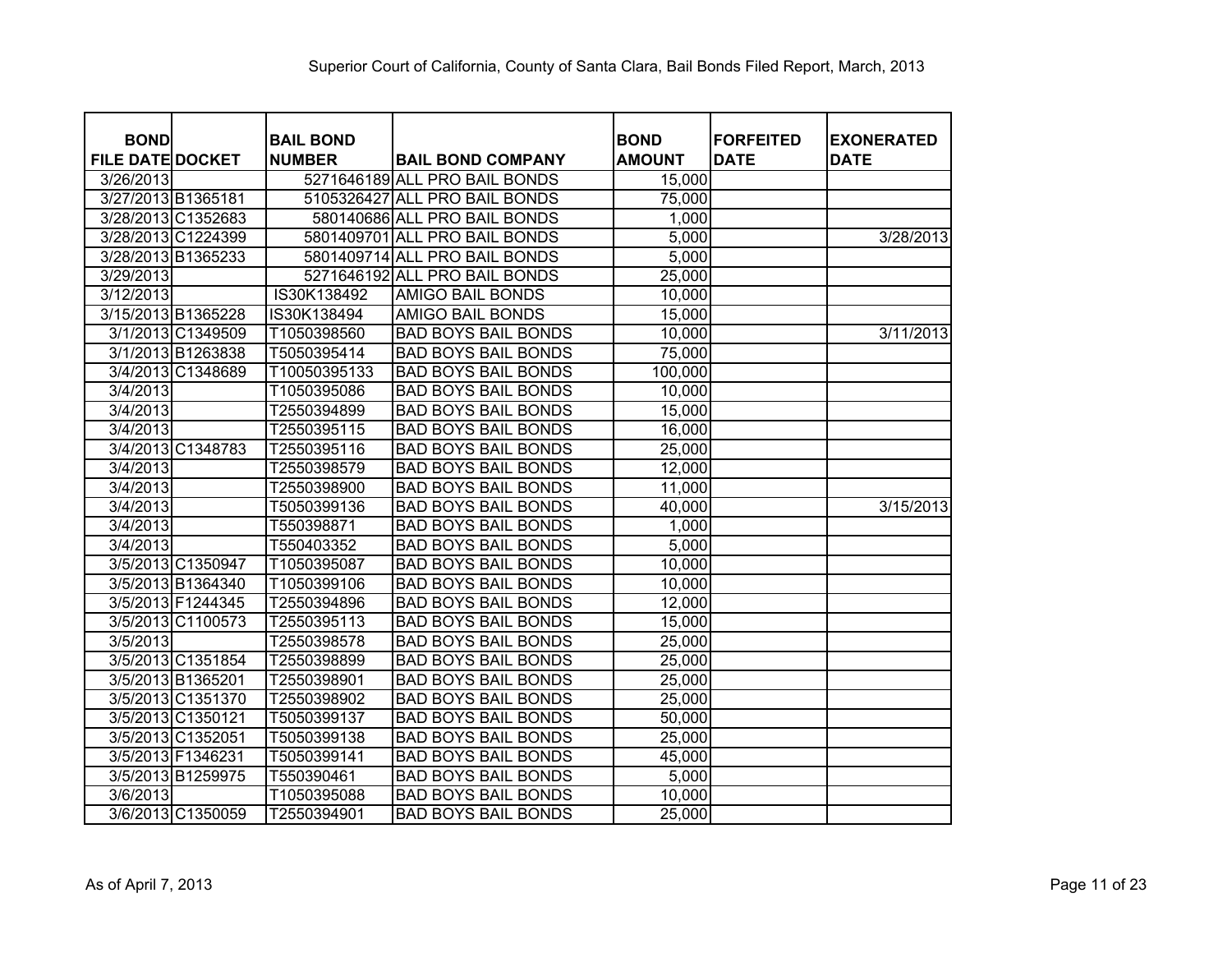| <b>BOND</b>             |                    | <b>BAIL BOND</b> |                            | <b>BOND</b>   | <b>FORFEITED</b> | <b>EXONERATED</b> |
|-------------------------|--------------------|------------------|----------------------------|---------------|------------------|-------------------|
| <b>FILE DATE DOCKET</b> |                    | <b>NUMBER</b>    | <b>BAIL BOND COMPANY</b>   | <b>AMOUNT</b> | <b>DATE</b>      | <b>DATE</b>       |
|                         | 3/7/2013 C1347685  | T20050399374     | <b>BAD BOYS BAIL BONDS</b> | 150,000       |                  |                   |
|                         | 3/8/2013 C1352858  | T10050399011     | <b>BAD BOYS BAIL BONDS</b> | 75,000        |                  |                   |
|                         | 3/8/2013 C1242579  | T10050399012     | <b>BAD BOYS BAIL BONDS</b> | 52,000        |                  |                   |
|                         | 3/8/2013 C1353161  | T5050399142      | <b>BAD BOYS BAIL BONDS</b> | 40,000        |                  |                   |
|                         | 3/8/2013 B1364886  | T5050399343      | <b>BAD BOYS BAIL BONDS</b> | 50,000        |                  |                   |
|                         | 3/8/2013 C1244403  | T5050399344      | <b>BAD BOYS BAIL BONDS</b> | 50,000        |                  |                   |
|                         | 3/8/2013 B1364975  | T550399286       | <b>BAD BOYS BAIL BONDS</b> | 5,000         |                  |                   |
| 3/11/2013               |                    | T2550399403      | <b>BAD BOYS BAIL BONDS</b> | 25,000        |                  |                   |
|                         | 3/11/2013 C1349528 | T10050099014     | <b>BAD BOYS BAIL BONDS</b> | 100,000       |                  |                   |
| 3/11/2013               |                    | T1050395089      | <b>BAD BOYS BAIL BONDS</b> | 10,000        |                  |                   |
| 3/11/2013               |                    | T1050395090      | <b>BAD BOYS BAIL BONDS</b> | 10,000        |                  |                   |
| 3/11/2013               |                    | T1050399385.     | <b>BAD BOYS BAIL BONDS</b> | 10,000        |                  |                   |
|                         | 3/11/2013 C1353534 | T2550394898      | <b>BAD BOYS BAIL BONDS</b> | 16,000        |                  |                   |
|                         | 3/11/2013 F1244215 | T2550395380      | <b>BAD BOYS BAIL BONDS</b> | 15,000        |                  | 3/25/2013         |
|                         | 3/11/2013 C1353154 | T2550398575      | <b>BAD BOYS BAIL BONDS</b> | 25,000        |                  |                   |
|                         | 3/11/2013 C1353152 | T2550399402      | <b>BAD BOYS BAIL BONDS</b> | 25,000        |                  |                   |
|                         | 3/11/2013 C1352484 | T5050398602      | <b>BAD BOYS BAIL BONDS</b> | 50,000        |                  |                   |
| 3/11/2013 F1244878      |                    | T5050399345      | <b>BAD BOYS BAIL BONDS</b> | 40,000        |                  | 3/25/2013         |
|                         | 3/11/2013 C1092599 | T550394879       | <b>BAD BOYS BAIL BONDS</b> | 5,000         |                  |                   |
|                         | 3/11/2013 C1120608 | T550399094       | <b>BAD BOYS BAIL BONDS</b> | 5,000         |                  |                   |
|                         | 3/12/2013 B1365460 | T10050399013     | <b>BAD BOYS BAIL BONDS</b> | 50,000        |                  |                   |
|                         | 3/12/2013 C1246629 | T10050399015     | <b>BAD BOYS BAIL BONDS</b> | 75,000        |                  |                   |
| 3/12/2013               |                    | T1050399388      | <b>BAD BOYS BAIL BONDS</b> | 10,000        |                  |                   |
| 3/12/2013 B1365301      |                    | T2550394902      | <b>BAD BOYS BAIL BONDS</b> | 25,000        |                  |                   |
|                         | 3/12/2013 B1364888 | T5050398861      | <b>BAD BOYS BAIL BONDS</b> | 30,000        |                  |                   |
| 3/12/2013               |                    | T550399287       | <b>BAD BOYS BAIL BONDS</b> | 5,000         |                  |                   |
| 3/12/2013               |                    | T550399288       | <b>BAD BOYS BAIL BONDS</b> | 5,000         |                  |                   |
|                         | 3/12/2013 C1351029 | T7550399432      | <b>BAD BOYS BAIL BONDS</b> | 61,000        |                  |                   |
|                         | 3/13/2013 B1364749 | T2550394903      | <b>BAD BOYS BAIL BONDS</b> | 15,000        |                  |                   |
|                         | 3/13/2013 C1107614 | T2550399401      | <b>BAD BOYS BAIL BONDS</b> | 15,000        |                  |                   |
|                         | 3/13/2013 C1350466 | T5050399415      | <b>BAD BOYS BAIL BONDS</b> | 40,000        |                  | 3/28/2013         |
|                         | 3/13/2013 C1347474 | T550389805       | <b>BAD BOYS BAIL BONDS</b> | 2,000         |                  |                   |
|                         | 3/14/2013 C1350734 | T1050394306      | <b>BAD BOYS BAIL BONDS</b> | 10,000        |                  |                   |
| 3/14/2013               |                    | T1050399307      | <b>BAD BOYS BAIL BONDS</b> | 10,000        |                  | 3/26/2013         |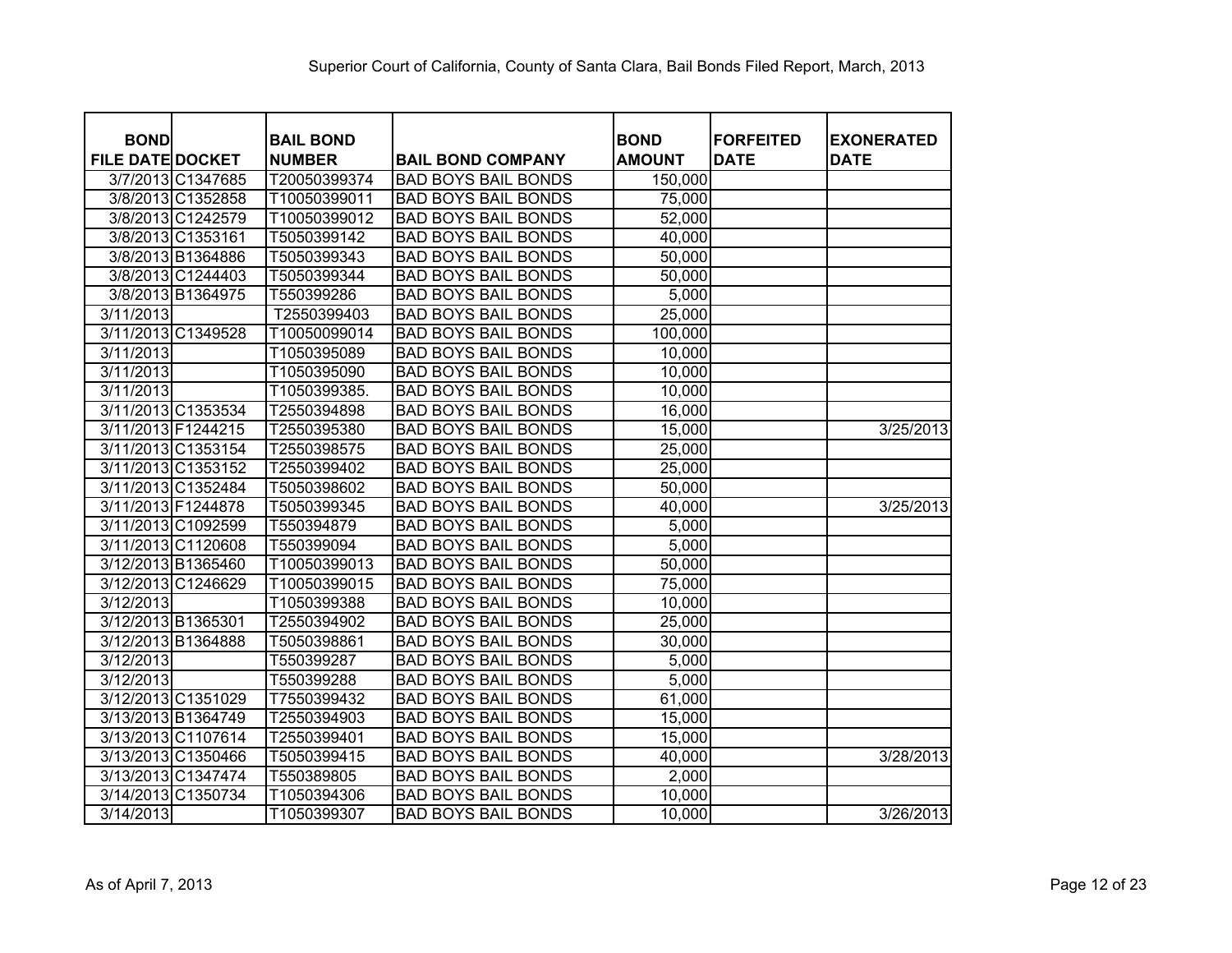| <b>BOND</b>             |                    | <b>BAIL BOND</b> |                            | <b>BOND</b>   | <b>FORFEITED</b> | <b>EXONERATED</b> |
|-------------------------|--------------------|------------------|----------------------------|---------------|------------------|-------------------|
| <b>FILE DATE DOCKET</b> |                    | <b>NUMBER</b>    | <b>BAIL BOND COMPANY</b>   | <b>AMOUNT</b> | <b>DATE</b>      | <b>DATE</b>       |
|                         | 3/14/2013 C1351554 | T1050399386      | <b>BAD BOYS BAIL BONDS</b> | 10,000        |                  |                   |
|                         | 3/14/2013 C1350062 | T1050399387      | <b>BAD BOYS BAIL BONDS</b> | 10,000        |                  |                   |
| 3/14/2013               |                    | T5050399418      | <b>BAD BOYS BAIL BONDS</b> | 30,000        |                  |                   |
|                         | 3/14/2013 C1243138 | T550394876       | <b>BAD BOYS BAIL BONDS</b> | 5,000         |                  |                   |
|                         | 3/14/2013 C1348635 | T550394877       | <b>BAD BOYS BAIL BONDS</b> | 5,000         |                  |                   |
|                         | 3/14/2013 C1350083 | T550394878       | <b>BAD BOYS BAIL BONDS</b> | 5,000         |                  |                   |
|                         | 3/15/2013 C1244483 | T2550399324      | <b>BAD BOYS BAIL BONDS</b> | 7,000         |                  |                   |
|                         | 3/15/2013 C1352026 | T2550399328      | <b>BAD BOYS BAIL BONDS</b> | 25,000        |                  |                   |
|                         | 3/15/2013 C1350185 | T25503993325     | <b>BAD BOYS BAIL BONDS</b> | 25,000        |                  |                   |
|                         | 3/15/2013 C1246266 | T5050402725      | <b>BAD BOYS BAIL BONDS</b> | 35,000        | 3/28/2013        |                   |
|                         | 3/15/2013 C1227459 | T550402680       | <b>BAD BOYS BAIL BONDS</b> | 5,000         |                  |                   |
|                         | 3/18/2013 C1352082 | T1050402691      | <b>BAD BOYS BAIL BONDS</b> | 10,000        |                  |                   |
| 3/18/2013               |                    | T1050402821      | <b>BAD BOYS BAIL BONDS</b> | 10,000        |                  |                   |
|                         | 3/18/2013 C1352082 | T105042691       | <b>BAD BOYS BAIL BONDS</b> | 20,000        |                  |                   |
| 3/18/2013               |                    | T2550399400      | <b>BAD BOYS BAIL BONDS</b> | 25,000        |                  |                   |
|                         | 3/18/2013 B1365006 | T2550402709      | <b>BAD BOYS BAIL BONDS</b> | 15,000        |                  |                   |
| 3/18/2013               |                    | T2550402710      | <b>BAD BOYS BAIL BONDS</b> | 15,000        |                  |                   |
|                         | 3/18/2013 C1348880 | T5050402726      | <b>BAD BOYS BAIL BONDS</b> | 50,000        |                  |                   |
|                         | 3/18/2013 C1353326 | T5050402862      | <b>BAD BOYS BAIL BONDS</b> | 30,000        |                  |                   |
|                         | 3/18/2013 B1364685 | T5050402863      | <b>BAD BOYS BAIL BONDS</b> | 35,000        |                  |                   |
|                         | 3/19/2013 C1348554 | T10050402744     | <b>BAD BOYS BAIL BONDS</b> | 50,000        |                  |                   |
| 3/19/2013 C1241241      |                    | T1050391251      | <b>BAD BOYS BAIL BONDS</b> | 5,000         |                  |                   |
|                         | 3/19/2013 C1351048 | T1050402692      | <b>BAD BOYS BAIL BONDS</b> | 10,000        |                  |                   |
| 3/19/2013               |                    | T2550399125      | <b>BAD BOYS BAIL BONDS</b> | 25,000        |                  |                   |
| 3/19/2013               |                    | T2550402842      | <b>BAD BOYS BAIL BONDS</b> | 11,000        |                  |                   |
| 3/19/2013               |                    | T5050402861      | <b>BAD BOYS BAIL BONDS</b> | 35,000        |                  |                   |
|                         | 3/19/2013 C1350467 | T550395076       | <b>BAD BOYS BAIL BONDS</b> | 5,000         |                  |                   |
|                         | 3/19/2013 C1241848 | T550398959       | <b>BAD BOYS BAIL BONDS</b> | 5,000         |                  |                   |
|                         | 3/19/2013 C1246200 | T550402681       | <b>BAD BOYS BAIL BONDS</b> | 5,000         |                  |                   |
| 3/20/2013               |                    | T10050399436     | <b>BAD BOYS BAIL BONDS</b> | 50,000        |                  |                   |
| 3/20/2013               |                    | T10050402743     | <b>BAD BOYS BAIL BONDS</b> | 35,000        |                  |                   |
|                         | 3/20/2013 BB834737 | T5050402864      | <b>BAD BOYS BAIL BONDS</b> | 50,000        |                  | 3/27/2013         |
| 3/21/2013 F1346292      |                    | T2550399126      | <b>BAD BOYS BAIL BONDS</b> | 22,000        |                  |                   |
|                         | 3/21/2013 C1100240 | T2550402708      | <b>BAD BOYS BAIL BONDS</b> | 25,000        |                  |                   |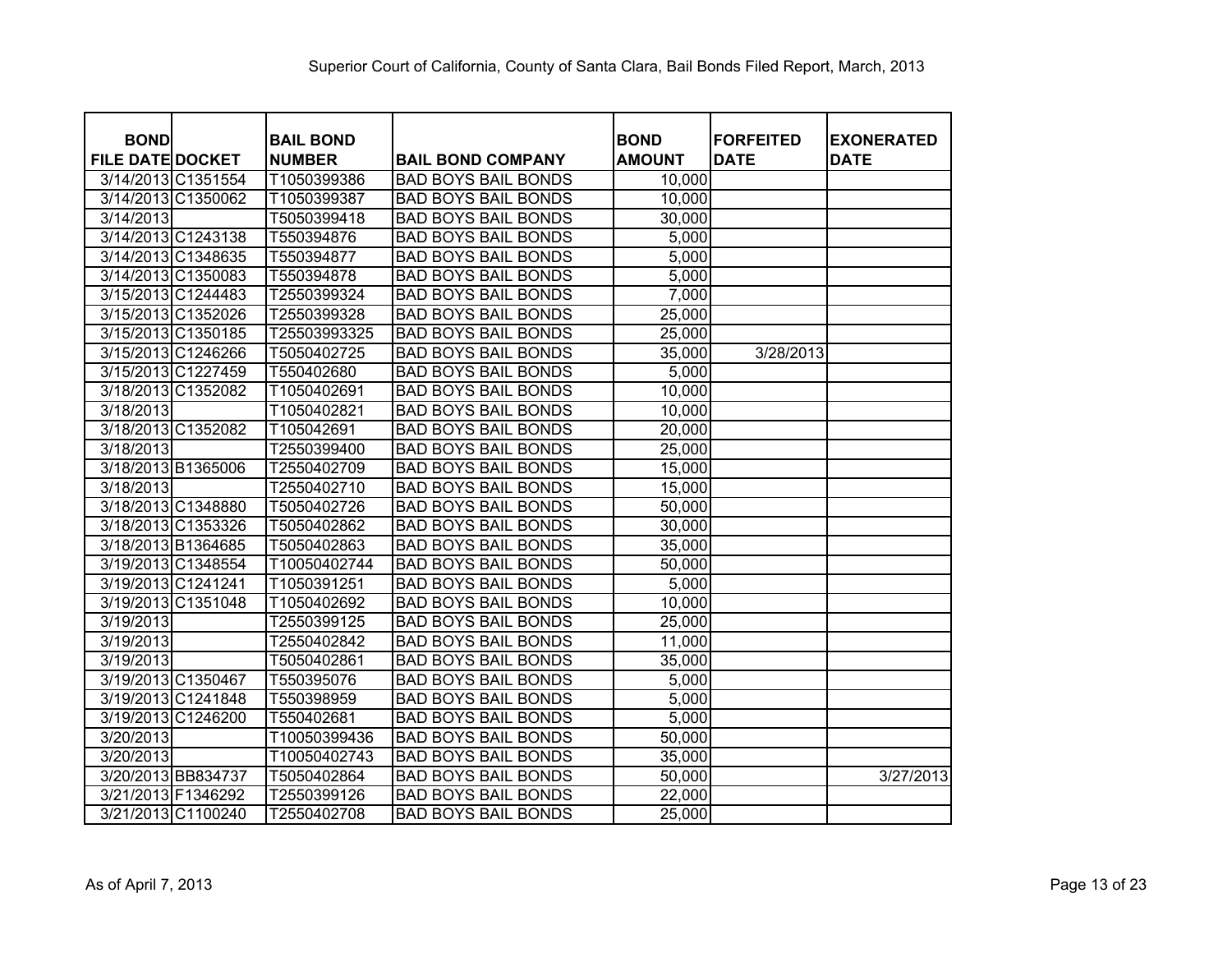| <b>BOND</b>             |                    | <b>BAIL BOND</b> |                                | <b>BOND</b>   | <b>FORFEITED</b> | <b>EXONERATED</b> |
|-------------------------|--------------------|------------------|--------------------------------|---------------|------------------|-------------------|
| <b>FILE DATE DOCKET</b> |                    | <b>NUMBER</b>    | <b>BAIL BOND COMPANY</b>       | <b>AMOUNT</b> | <b>DATE</b>      | <b>DATE</b>       |
|                         | 3/22/2013 EE301880 | T1050394305      | <b>BAD BOYS BAIL BONDS</b>     | 10,000        |                  |                   |
|                         | 3/22/2013 C1231283 | T1050399306      | <b>BAD BOYS BAIL BONDS</b>     | 10,000        |                  |                   |
|                         | 3/22/2013 EE221837 | T1050402693      | <b>BAD BOYS BAIL BONDS</b>     | 10,000        |                  |                   |
|                         | 3/22/2013 C1351262 | T1050402694      | <b>BAD BOYS BAIL BONDS</b>     | 10,000        |                  |                   |
| 3/25/2013               |                    | T2550403005      | <b>BAD BOYS BAIL BONDS</b>     | 25,000        |                  |                   |
|                         | 3/25/2013 C1350652 | T2550402707      | <b>BAD BOYS BAIL BONDS</b>     | 15,000        |                  |                   |
| 3/25/2013               |                    | T2550403004      | <b>BAD BOYS BAIL BONDS</b>     | 11,000        |                  |                   |
|                         | 3/25/2013 C1349084 | T5050403029      | <b>BAD BOYS BAIL BONDS</b>     | 40,000        |                  |                   |
|                         | 3/25/2013 C1245970 | T550402807       | <b>BAD BOYS BAIL BONDS</b>     | 5,000         |                  |                   |
| 3/26/2013 B1365511      |                    | T10050402889     | <b>BAD BOYS BAIL BONDS</b>     | 50,000        |                  |                   |
|                         | 3/26/2013 B1364326 | T2550403002      | <b>BAD BOYS BAIL BONDS</b>     | 15,000        |                  |                   |
|                         | 3/26/2013 B1364723 | T5050395121      | <b>BAD BOYS BAIL BONDS</b>     | 35,000        |                  |                   |
|                         | 3/27/2013 C1350698 | T10050403123     | <b>BAD BOYS BAIL BONDS</b>     | 75,000        |                  |                   |
|                         | 3/27/2013 C1241892 | T10050403124     | <b>BAD BOYS BAIL BONDS</b>     | 85,000        |                  |                   |
|                         | 3/27/2013 C1351983 | T1050402994      | <b>BAD BOYS BAIL BONDS</b>     | 10,000        |                  |                   |
|                         | 3/27/2013 C1352007 | T1M50399375      | <b>BAD BOYS BAIL BONDS</b>     | 200,000       |                  |                   |
|                         | 3/27/2013 C1352605 | T1M50402749      | <b>BAD BOYS BAIL BONDS</b>     | 300,000       |                  |                   |
| 3/27/2013               |                    | T50500403028     | <b>BAD BOYS BAIL BONDS</b>     | 46,000        |                  |                   |
|                         | 3/28/2013 C1351030 | T10050403432     | <b>BAD BOYS BAIL BONDS</b>     | 6,000         |                  |                   |
|                         | 3/28/2013 C1353331 | T2550399397      | <b>BAD BOYS BAIL BONDS</b>     | 20,000        |                  |                   |
|                         | 3/28/2013 C1232841 | T5050403113      | <b>BAD BOYS BAIL BONDS</b>     | 50,000        |                  |                   |
| 3/29/2013 B1364541      |                    | T1050399476      | <b>BAD BOYS BAIL BONDS</b>     | 10,000        |                  |                   |
|                         | 3/29/2013 C1351280 | T1050403380      | <b>BAD BOYS BAIL BONDS</b>     | 7,000         |                  |                   |
| 3/29/2013               |                    | T1050403381      | <b>BAD BOYS BAIL BONDS</b>     | 10,000        |                  |                   |
|                         | 3/29/2013 B1364952 | T2550399329      | <b>BAD BOYS BAIL BONDS</b>     | 25,000        |                  |                   |
|                         | 3/29/2013 C1350495 | T2550403003      | <b>BAD BOYS BAIL BONDS</b>     | 15,000        |                  |                   |
|                         | 3/29/2013 C1119820 | T550402683       | <b>BAD BOYS BAIL BONDS</b>     | 5,000         |                  |                   |
|                         | 3/1/2013 C1350141  | FCS101091455     | <b>BAIL HOTLINE BAIL BONDS</b> | 10,000        |                  |                   |
|                         | 3/1/2013 C1224930  | FCS101091456     | <b>BAIL HOTLINE BAIL BONDS</b> | 10,000        |                  |                   |
|                         | 3/1/2013 F1139401  | FCS2501049084    | <b>BAIL HOTLINE BAIL BONDS</b> | 150,000       |                  |                   |
|                         | 3/1/2013 C1246211  | FCS501088561     | <b>BAIL HOTLINE BAIL BONDS</b> | 50,000        |                  |                   |
|                         | 3/4/2013 C1070304  | FCS101091457     | <b>BAIL HOTLINE BAIL BONDS</b> | 5,000         |                  |                   |
|                         | 3/4/2013 C1351259  | FCS101092923     | <b>BAIL HOTLINE BAIL BONDS</b> | 10,000        |                  |                   |
|                         | 3/4/2013 C1350749  | FCS501059013     | <b>BAIL HOTLINE BAIL BONDS</b> | 50,000        |                  |                   |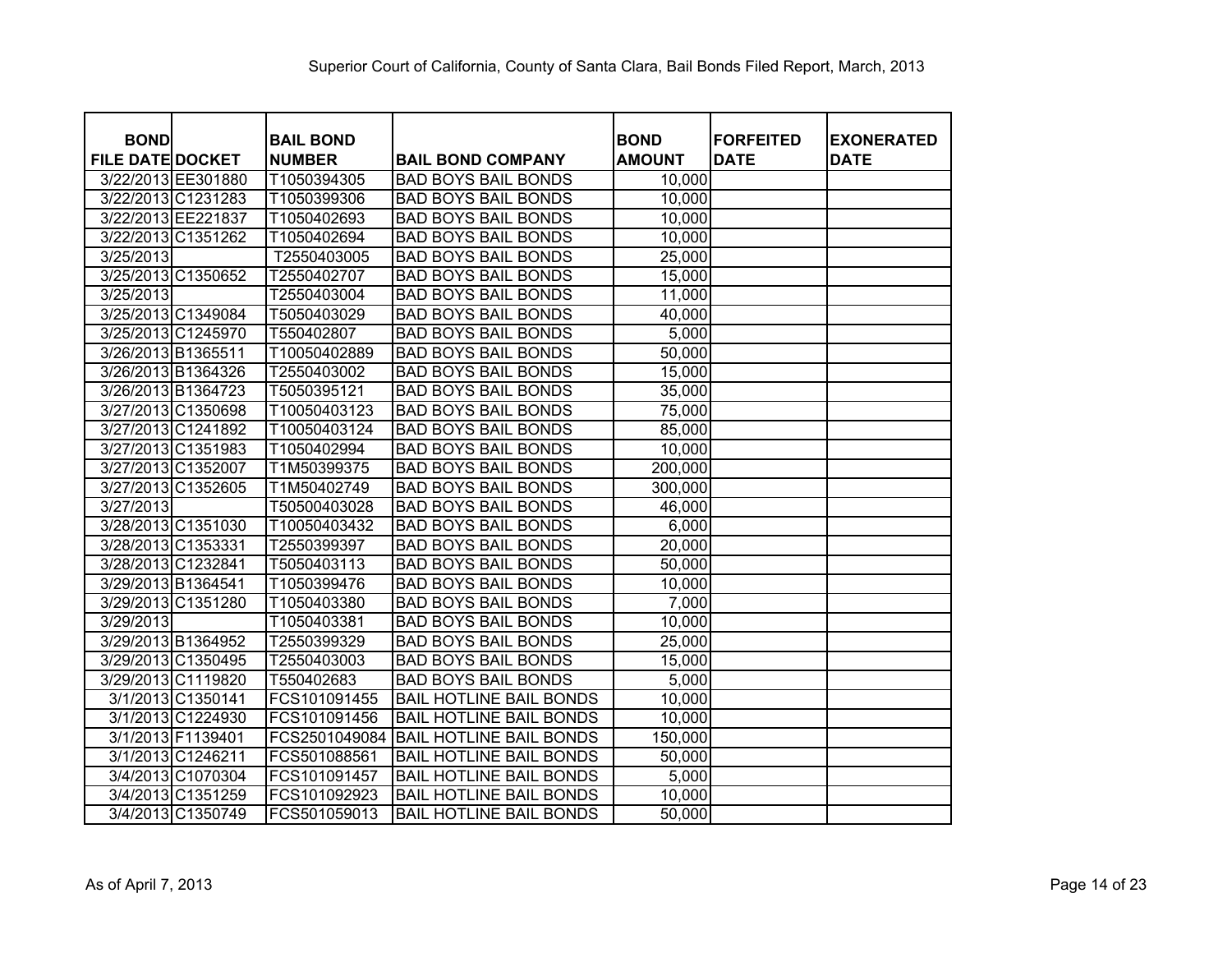| <b>BOND</b>             | <b>BAIL BOND</b> |                                | <b>BOND</b>   | <b>FORFEITED</b> | <b>EXONERATED</b> |
|-------------------------|------------------|--------------------------------|---------------|------------------|-------------------|
| <b>FILE DATE DOCKET</b> | <b>NUMBER</b>    | <b>BAIL BOND COMPANY</b>       | <b>AMOUNT</b> | <b>DATE</b>      | <b>DATE</b>       |
| 3/5/2013 C1349157       | FCS101091453     | <b>BAIL HOTLINE BAIL BONDS</b> | 10,000        |                  |                   |
| 3/5/2013                | FCS101091458     | <b>BAIL HOTLINE BAIL BONDS</b> | 10,000        |                  |                   |
| 3/5/2013 F1346208       | FCS251082681     | <b>BAIL HOTLINE BAIL BONDS</b> | 16,000        |                  |                   |
| 3/5/2013 C1351855       | FCS251082685     | <b>BAIL HOTLINE BAIL BONDS</b> | 25,000        |                  |                   |
| 3/5/2013 B1364498       | FCS501059010     | <b>BAIL HOTLINE BAIL BONDS</b> | 30,000        |                  |                   |
| 3/6/2013 C1348166       | FCS101092925     | <b>BAIL HOTLINE BAIL BONDS</b> | 10,000        | 3/11/2013        | 3/25/2013         |
| 3/6/2013 C1349524       | FCS251086502     | <b>BAIL HOTLINE BAIL BONDS</b> | 25,000        |                  |                   |
| 3/6/2013 C1349524       | FCS251086503     | <b>BAIL HOTLINE BAIL BONDS</b> | 25,000        |                  |                   |
| 3/7/2013 F1345882       | FCS101092927     | <b>BAIL HOTLINE BAIL BONDS</b> | 1,000         |                  |                   |
| 3/7/2013 C1347953       | FCS101092928     | <b>BAIL HOTLINE BAIL BONDS</b> | 5,000         |                  |                   |
| 3/7/2013 F1345996       | FCS251088290     | <b>BAIL HOTLINE BAIL BONDS</b> | 11,000        |                  |                   |
| 3/7/2013 F1345996       | FCS251088294     | <b>BAIL HOTLINE BAIL BONDS</b> | 11,000        |                  |                   |
| 3/11/2013 C1349854      | FCS1001093447    | <b>BAIL HOTLINE BAIL BONDS</b> | 60,000        |                  | 3/15/2013         |
| 3/11/2013 C1247253      | FCS101092929     | <b>BAIL HOTLINE BAIL BONDS</b> | 9,000         |                  |                   |
| 3/11/2013 C1350806      | FCS101092930     | <b>BAIL HOTLINE BAIL BONDS</b> | 6,000         |                  |                   |
| 3/11/2013 C1349146      | FCS101092931     | <b>BAIL HOTLINE BAIL BONDS</b> | 10,000        |                  |                   |
| 3/11/2013 C1351211      | FCS101092932     | <b>BAIL HOTLINE BAIL BONDS</b> | 5,000         |                  |                   |
| 3/11/2013 C1246332      | FCS251091707     | <b>BAIL HOTLINE BAIL BONDS</b> | 20,000        |                  |                   |
| 3/11/2013 C1247043      | FCS501067949     | <b>BAIL HOTLINE BAIL BONDS</b> | 50,000        |                  |                   |
| 3/12/2013 F1345333      | FCS101092924     | <b>BAIL HOTLINE BAIL BONDS</b> | 5,000         |                  |                   |
| 3/13/2013 B1365187      | FCS251088292     | <b>BAIL HOTLINE BAIL BONDS</b> | 16,000        |                  |                   |
| 3/14/2013 F1243400      | FCS101096149     | <b>BAIL HOTLINE BAIL BONDS</b> | 7,500         |                  |                   |
| 3/14/2013 C1350705      | FCS101096150     | <b>BAIL HOTLINE BAIL BONDS</b> | 10,000        |                  |                   |
| 3/14/2013               | FCS251088293     | <b>BAIL HOTLINE BAIL BONDS</b> | 25,000        |                  |                   |
| 3/14/2013 C1350982      | FCS501078502     | <b>BAIL HOTLINE BAIL BONDS</b> | 30,000        |                  |                   |
| 3/15/2013 F1245022      | FCS101096151     | <b>BAIL HOTLINE BAIL BONDS</b> | 10,000        |                  |                   |
| 3/15/2013 F1345331      | FCS101096152     | <b>BAIL HOTLINE BAIL BONDS</b> | 10,000        |                  |                   |
| 3/15/2013 B1365217      | FCS251091708     | <b>BAIL HOTLINE BAIL BONDS</b> | 25,000        |                  |                   |
| 3/18/2013               | FCS101096162     | <b>BAIL HOTLINE BAIL BONDS</b> | 5,000         |                  |                   |
| 3/18/2013               | FCS251091710     | <b>BAIL HOTLINE BAIL BONDS</b> | 25,000        |                  |                   |
| 3/18/2013 C1350157      | FCS501081049     | <b>BAIL HOTLINE BAIL BONDS</b> | 35,000        |                  | 4/3/2013          |
| 3/18/2013               | FCS501081050     | <b>BAIL HOTLINE BAIL BONDS</b> | 26,000        |                  |                   |
| 3/19/2013               | FCS101096154     | <b>BAIL HOTLINE BAIL BONDS</b> | 5,000         |                  |                   |
| 3/19/2013 F1137630      | FCS101096161     | <b>BAIL HOTLINE BAIL BONDS</b> | 5,000         |                  | 3/29/2013         |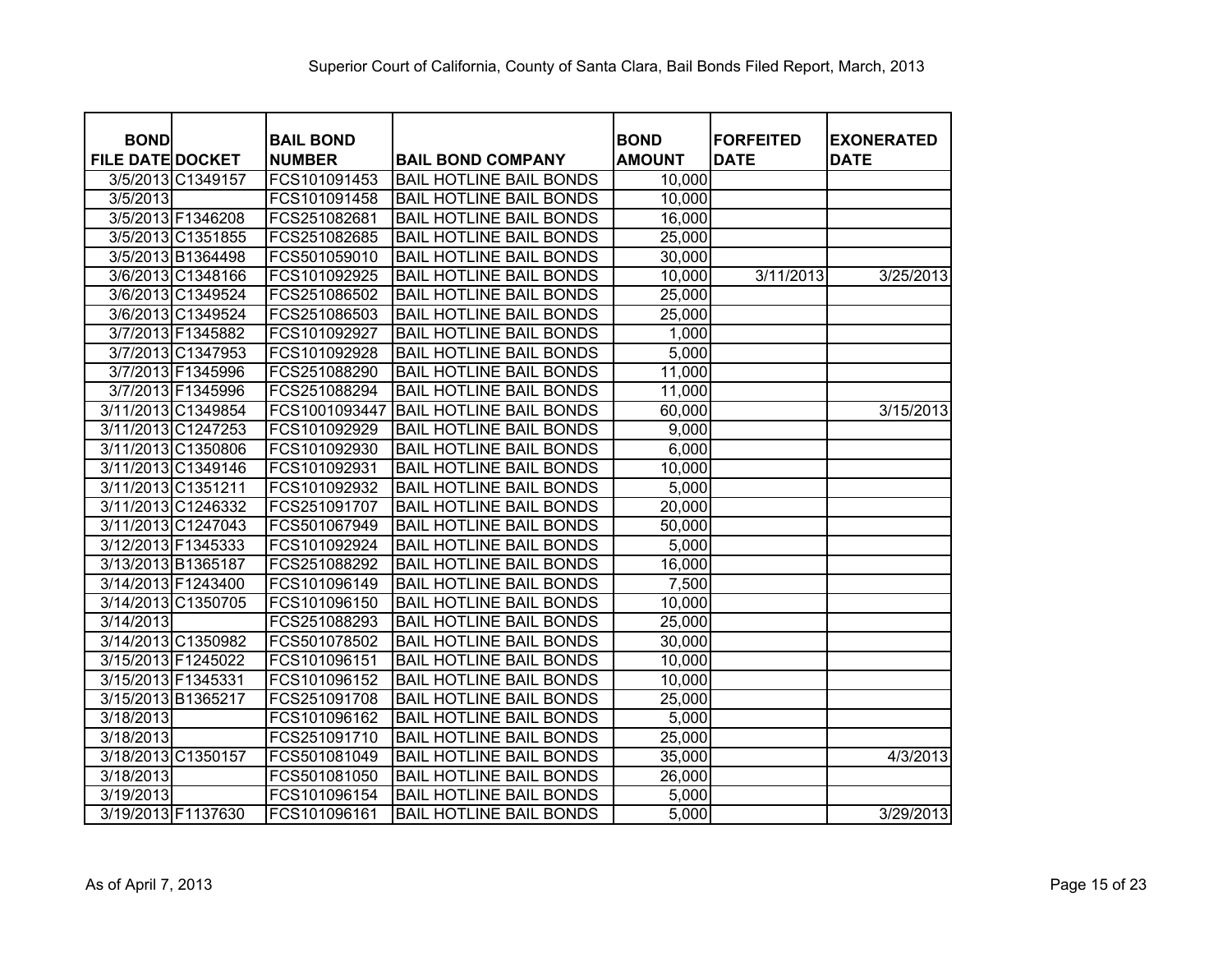| <b>BOND</b>             |                    |                                   |                                 | <b>BOND</b>   | <b>FORFEITED</b> |                                  |
|-------------------------|--------------------|-----------------------------------|---------------------------------|---------------|------------------|----------------------------------|
| <b>FILE DATE DOCKET</b> |                    | <b>BAIL BOND</b><br><b>NUMBER</b> | <b>BAIL BOND COMPANY</b>        | <b>AMOUNT</b> | <b>DATE</b>      | <b>EXONERATED</b><br><b>DATE</b> |
|                         | 3/19/2013 C1239228 | FCS101099852                      | <b>BAIL HOTLINE BAIL BONDS</b>  | 6,000         |                  |                                  |
| 3/19/2013 B1364731      |                    | FCS251091709                      | <b>BAIL HOTLINE BAIL BONDS</b>  | 25,000        |                  |                                  |
| 3/20/2013 F1140558      |                    | FCS101099853                      | <b>BAIL HOTLINE BAIL BONDS</b>  | 5,000         |                  |                                  |
|                         | 3/20/2013 C1349360 | FCS101099854                      | <b>BAIL HOTLINE BAIL BONDS</b>  | 10,000        |                  |                                  |
|                         | 3/20/2013 B1365400 | FCS501083668                      | <b>BAIL HOTLINE BAIL BONDS</b>  | 35,000        |                  |                                  |
|                         | 3/20/2013 C1351543 | FCS501093382                      | <b>BAIL HOTLINE BAIL BONDS</b>  | 50,000        |                  |                                  |
|                         | 3/21/2013 C1240900 | FCS101096142                      | <b>BAIL HOTLINE BAIL BONDS</b>  | 10,000        |                  |                                  |
|                         | 3/21/2013 C1349941 | FCS501081051                      | <b>BAIL HOTLINE BAIL BONDS</b>  | 50,000        |                  |                                  |
|                         | 3/22/2013 C1353293 | FCS251091711                      | <b>BAIL HOTLINE BAIL BONDS</b>  | 20,000        |                  |                                  |
|                         | 3/22/2013 C1349771 | FCSS101096163                     | <b>BAIL HOTLINE BAIL BONDS</b>  | 10,000        |                  |                                  |
|                         | 3/25/2013 C1352886 | FCS101099851                      | <b>BAIL HOTLINE BAIL BONDS</b>  | 10,000        | 4/4/2013         |                                  |
|                         | 3/25/2013 C1228036 | FCS101099858                      | <b>BAIL HOTLINE BAIL BONDS</b>  | 5,000         |                  |                                  |
|                         | 3/25/2013 C1351413 | FCS251096356                      | <b>BAIL HOTLINE BAIL BONDS</b>  | 10,000        | 4/2/2013         |                                  |
|                         | 3/25/2013 C1351943 | FCS501088558                      | <b>BAIL HOTLINE BAIL BONDS</b>  | 50,000        |                  |                                  |
|                         | 3/25/2013 C1353288 | FCS501088559                      | <b>BAIL HOTLINE BAIL BONDS</b>  | 50,000        |                  |                                  |
|                         | 3/26/2013 F1346230 | FCS101099857                      | <b>BAIL HOTLINE BAIL BONDS</b>  | 10,000        |                  |                                  |
|                         | 3/26/2013 C1240242 | FCS101102476                      | <b>BAIL HOTLINE BAIL BONDS</b>  | 5,000         |                  |                                  |
| 3/26/2013               |                    | FXS101102475                      | <b>BAIL HOTLINE BAIL BONDS</b>  | 10,000        |                  |                                  |
|                         | 3/27/2013 C1350986 | FCS101096111                      | <b>BAIL HOTLINE BAIL BONDS</b>  | 5,000         |                  |                                  |
|                         | 3/27/2013 C1350631 | FCS101099856                      | <b>BAIL HOTLINE BAIL BONDS</b>  | 5,000         |                  |                                  |
|                         | 3/27/2013 C1349500 | FCS251093163                      | <b>BAIL HOTLINE BAIL BONDS</b>  | 25,000        |                  |                                  |
|                         | 3/28/2013 C1225384 | FCS101102478                      | <b>BAIL HOTLINE BAIL BONDS</b>  | 5,000         |                  |                                  |
|                         | 3/28/2013 CC810259 | FCS251096397                      | <b>BAIL HOTLINE BAIL BONDS</b>  | 25,000        |                  |                                  |
|                         | 3/29/2013 C1238923 | FCS101099859                      | <b>BAIL HOTLINE BAIL BONDS</b>  | 10,000        |                  |                                  |
| 3/29/2013               |                    | FCS101102429                      | <b>BAIL HOTLINE BAIL BONDS</b>  | 10,000        |                  |                                  |
| 3/29/2013               |                    | FCS251096395                      | <b>BAIL HOTLINE BAIL BONDS</b>  | 20,000        |                  |                                  |
|                         | 3/13/2013 BB941927 | FCS251070638                      | <b>BAIL NOW BAIL BONDS</b>      | 20,000        |                  |                                  |
|                         | 3/1/2013 B1259000  |                                   | 5801348240 BODYGUARD BAIL BONDS | 3,000         |                  |                                  |
| 3/4/2013                |                    |                                   | 5112094984 BODYGUARD BAIL BONDS | 10,000        |                  |                                  |
|                         | 3/12/2013 B1260117 |                                   | 5112082574 BODYGUARD BAIL BONDS | 10,000        |                  |                                  |
|                         | 3/13/2013 C1351494 |                                   | 5105391869 BODYGUARD BAIL BONDS | 60,000        |                  |                                  |
|                         | 3/14/2013 C1350703 |                                   | 5112082590 BODYGUARD BAIL BONDS | 10,000        |                  |                                  |
|                         | 3/28/2013 C1352109 |                                   | 5105316743 BODYGUARD BAIL BONDS | 80,000        |                  |                                  |
| 3/29/2013               |                    |                                   | 5271640806 BODYGUARD BAIL BONDS | 25,000        |                  |                                  |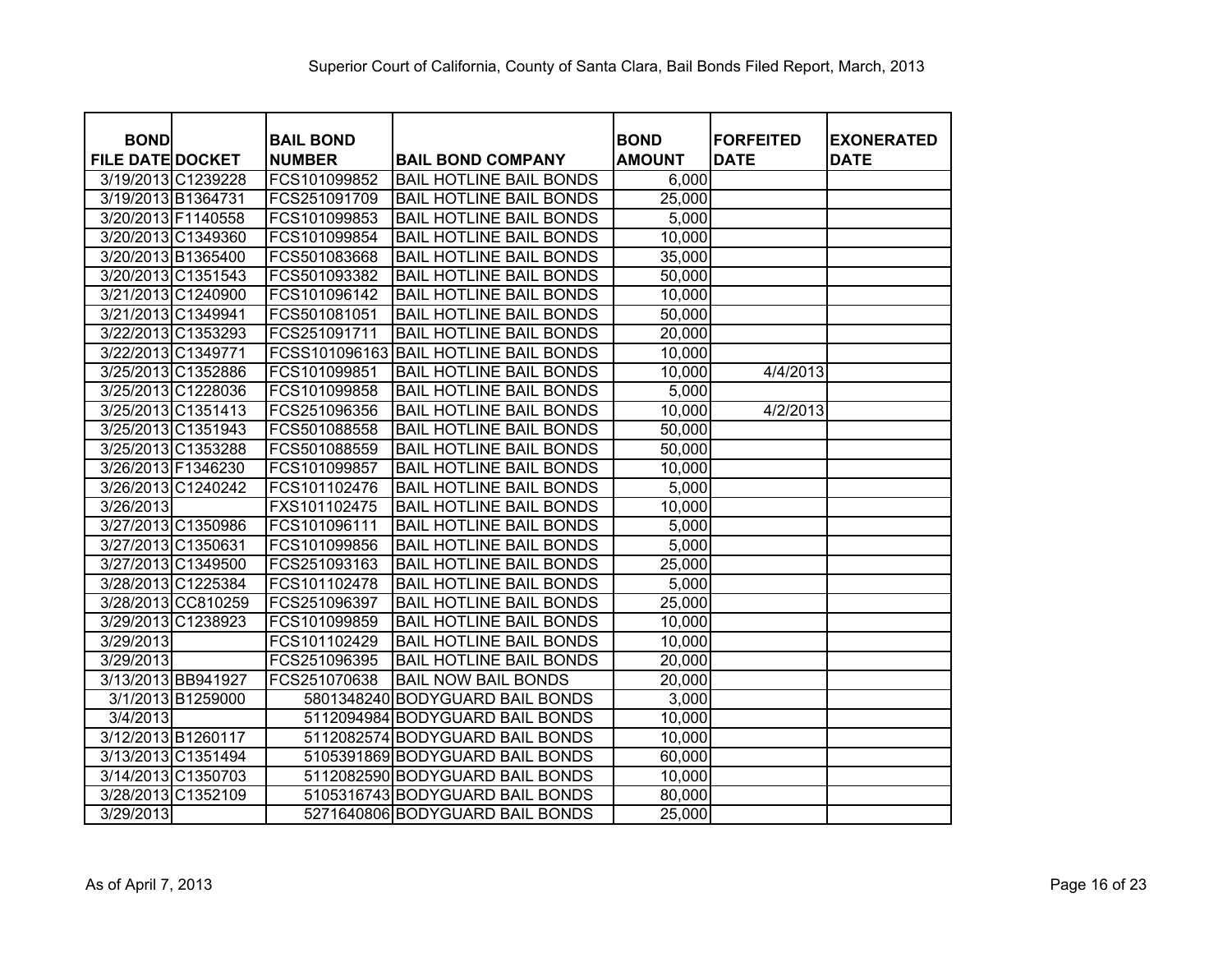| <b>BOND</b>             |                    | <b>BAIL BOND</b> |                                  | <b>BOND</b>   | <b>FORFEITED</b> | <b>EXONERATED</b> |
|-------------------------|--------------------|------------------|----------------------------------|---------------|------------------|-------------------|
| <b>FILE DATE DOCKET</b> |                    | <b>NUMBER</b>    | <b>BAIL BOND COMPANY</b>         | <b>AMOUNT</b> | <b>DATE</b>      | <b>DATE</b>       |
|                         | 3/1/2013 C1350688  | IS50K80098       | <b>BUFFY SPARACINO BAIL BON</b>  | 35,000        |                  |                   |
|                         | 3/5/2013 CC789574  | IS30K135637      | <b>BUFFY SPARACINO BAIL BON</b>  | 10,000        |                  |                   |
|                         | 3/5/2013 F1346318  | IS30K135639      | <b>BUFFY SPARACINO BAIL BON</b>  | 25,000        |                  |                   |
|                         | 3/7/2013 F1345739  | IS30K1345638     | <b>BUFFY SPARACINO BAIL BON</b>  | 10,000        |                  |                   |
|                         | 3/4/2013 F1242016  | AS25211991       | <b>DIAZ BROS BAIL BONDS</b>      | 25,000        |                  |                   |
|                         | 3/15/2013 BB942513 | 2013CC006879     | <b>DISCREET BAIL BONDS</b>       | 15,000        |                  |                   |
| 3/22/2013 C1237408      |                    | 2013CC006872     | <b>DISCREET BAIL BONDS</b>       | 25,000        |                  |                   |
| 3/25/2013               |                    | 2013BB009930     | <b>DISCREET BAIL BONDS</b>       | 10,000        |                  |                   |
| 3/28/2013               |                    | 2013AA055861     | <b>DISCREET BAIL BONDS</b>       | 5,000         |                  |                   |
|                         | 3/4/2013 C1352750  | 2013CC009523     | ED MUMBERT BAIL BONDS            | 30,000        |                  |                   |
|                         | 3/4/2013 B1365031  | 2013DD007104     | ED MUMBERT BAIL BONDS            | 35,000        |                  |                   |
| 3/5/2013                |                    | 2013BB012864     | ED MUMBERT BAIL BONDS            | 10,000        |                  |                   |
|                         | 3/5/2013 C1350624  | 2013CC009533     | ED MUMBERT BAIL BONDS            | 30,000        |                  |                   |
| 3/14/2013               |                    | 2013BB012867     | ED MUMBERT BAIL BONDS            | 10,000        |                  |                   |
| 3/19/2013               |                    | 2013BB012865     | ED MUMBERT BAIL BONDS            | 10,000        |                  |                   |
| 3/21/2013 C1350633      |                    | 2013BB012866     | ED MUMBERT BAIL BONDS            | 6,000         |                  |                   |
| 3/25/2013 C1352871      |                    | 2013EE003476     | ED MUMBERT BAIL BONDS            | 100,000       |                  |                   |
| 3/13/2013 F1345420      |                    |                  | 5801364585 EIGHT BALL BAIL BONDS | 5,000         |                  |                   |
| 3/19/2013 FF090970      |                    |                  | 5112120139 EIGHT BALL BAIL BONDS | 7,500         |                  |                   |
| 3/27/2013 B1261546      |                    |                  | 5271655811 FAMOUS BAIL BONDS     | 25,000        |                  |                   |
| 3/13/2013               |                    | T2550398857      | <b>GOLDEN STATE BAIL BONDS</b>   | 20,000        |                  |                   |
| 3/19/2013               |                    | T2550398858      | <b>GOLDEN STATE BAIL BONDS</b>   | 20,000        |                  |                   |
| 3/28/2013 C1239501      |                    | T1050398851      | <b>GOLDEN STATE BAIL BONDS</b>   | 10,000        |                  |                   |
| 3/4/2013                |                    | FCS1025347       | <b>GOODFELLAS BAIL BONDS</b>     | 1,000         |                  |                   |
| 3/11/2013 C1240067      |                    | A25000625996     | <b>GOTTA GO BAIL BONDS</b>       | 175,000       |                  |                   |
| 3/12/2013               |                    | 5271622781       | <b>JAKE'S BAIL BONDS</b>         | 15,000        |                  |                   |
| 3/18/2013               |                    |                  | 5271494786 JAKE'S BAIL BONDS     | 6,000         |                  |                   |
| 3/13/2013               |                    | 2013BB008196     | <b>JM BAIL BONDS</b>             | 10,000        |                  |                   |
|                         | 3/4/2013 B1260334  | A152188679       | JOHN YONAN BAIL BONDS            | 10,000        |                  |                   |
| 3/19/2013 F1345267      |                    | U1020422834      | JOSE A GONZALEZ BAIL BON         | 10,000        |                  |                   |
| 3/25/2013 F1345402      |                    | U1020426108      | JOSE A GONZALEZ BAIL BON         | 10,000        |                  |                   |
|                         | 3/5/2013 C1349775  | S2501929889      | <b>LATINO BAIL BONDS</b>         | 20,000        |                  |                   |
| 3/11/2013 F1345736      |                    | S1001924888      | <b>LATINO BAIL BONDS</b>         | 10,000        |                  |                   |
| 3/12/2013               |                    | S1001924889      | <b>LATINO BAIL BONDS</b>         | 10,000        |                  |                   |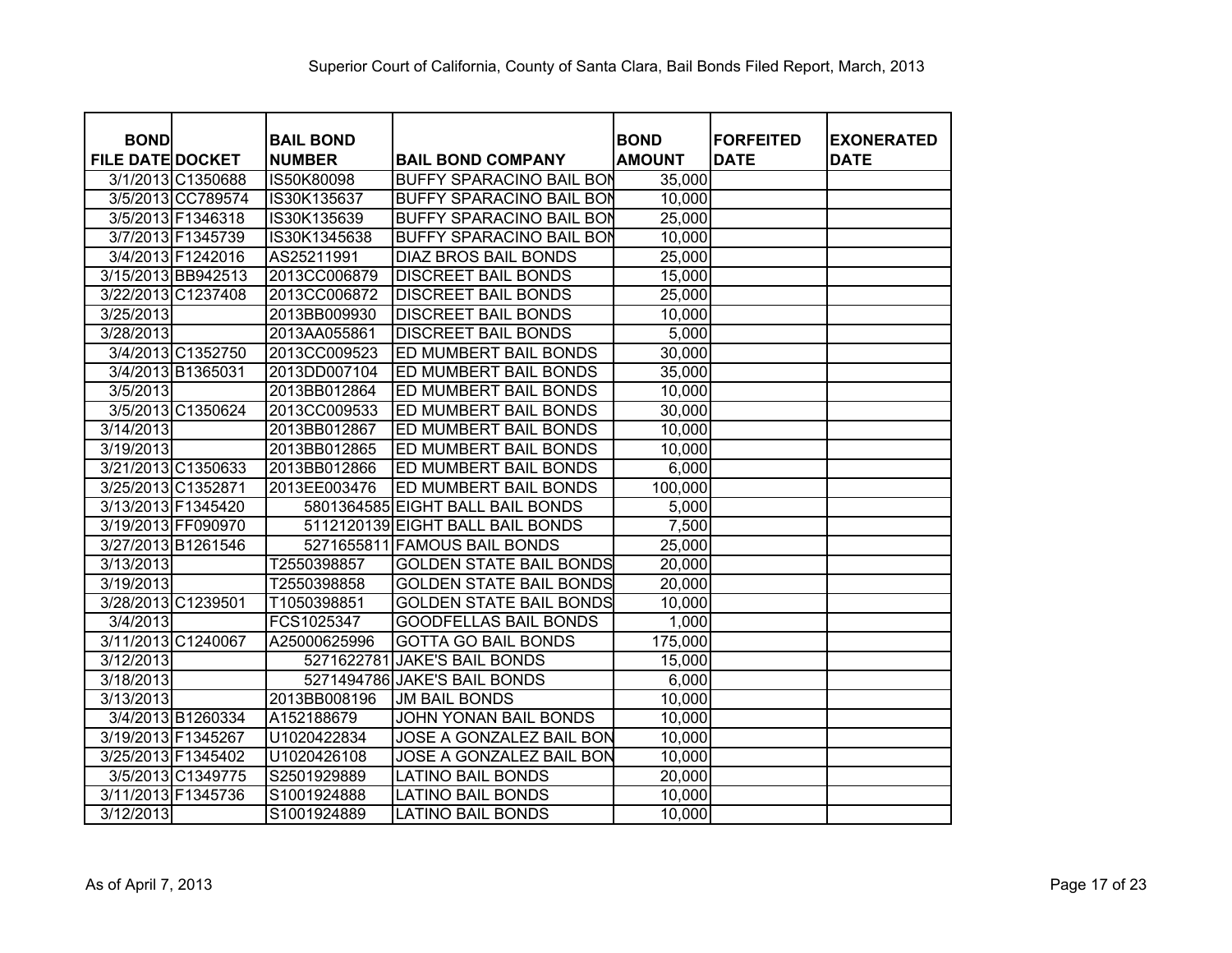| <b>BOND</b>             |                    | <b>BAIL BOND</b> |                          | <b>BOND</b>   | <b>FORFEITED</b> | <b>EXONERATED</b> |
|-------------------------|--------------------|------------------|--------------------------|---------------|------------------|-------------------|
| <b>FILE DATE DOCKET</b> |                    | <b>NUMBER</b>    | <b>BAIL BOND COMPANY</b> | <b>AMOUNT</b> | <b>DATE</b>      | <b>DATE</b>       |
| 3/13/2013 C1350055      |                    | S1001924890      | <b>LATINO BAIL BONDS</b> | 10,000        |                  |                   |
| 3/14/2013 C1349773      |                    | SO5018998320     | <b>LATINO BAIL BONDS</b> | 5,000         |                  |                   |
| 3/15/2013 B1364724      |                    | S1001957041      | <b>LATINO BAIL BONDS</b> | 10,000        |                  |                   |
| 3/25/2013 F1346160      |                    | S99901865380     | <b>LATINO BAIL BONDS</b> | 50,000        |                  |                   |
|                         | 3/4/2013 C1351853  |                  | 5271633884 LE BAIL BONDS | 25,000        |                  |                   |
|                         | 3/5/2013 C1351866  |                  | 5105323020 LE BAIL BONDS | 80,000        |                  |                   |
| 3/5/2013                |                    |                  | 5271615673 LE BAIL BONDS | 15,000        |                  |                   |
|                         | 3/5/2013 F1345746  |                  | 5550953429 LE BAIL BONDS | 50,000        |                  |                   |
| 3/7/2013                |                    |                  | 5112089601 LE BAIL BONDS | 10,000        |                  |                   |
|                         | 3/7/2013 C1352010  |                  | 5550967309 LE BAIL BONDS | 36,000        |                  |                   |
|                         | 3/8/2013 B1364898  |                  | 5112131344 LE BAIL BONDS | 10,000        |                  |                   |
| 3/11/2013               |                    |                  | 5271615686 LE BAIL BONDS | 25,000        |                  | 3/22/2013         |
| 3/11/2013 C1351206      |                    |                  | 5550967297 LE BAIL BONDS | 50,000        |                  |                   |
| 3/11/2013               |                    | AS30K63391       | LE BAIL BONDS            | 25,000        |                  | 3/22/2013         |
| 3/12/2013               |                    |                  | 5112106476 LE BAIL BONDS | 5,000         |                  |                   |
| 3/12/2013 C1245009      |                    |                  | 5550953391 LE BAIL BONDS | 50,000        |                  |                   |
| 3/12/2013 B1364898      |                    | AS15K149130      | LE BAIL BONDS            | 10,000        |                  |                   |
| 3/14/2013 C1242810      |                    |                  | 5105328067 LE BAIL BONDS | 75,000        |                  |                   |
| 3/15/2013               |                    |                  | 5271615699 LE BAIL BONDS | 25,000        |                  |                   |
| 3/15/2013 B1365195      |                    |                  | 5271620576 LE BAIL BONDS | 25,000        |                  |                   |
| 3/18/2013 C1348502      |                    |                  | 5200094823 LE BAIL BONDS | 175,000       |                  |                   |
| 3/19/2013               |                    |                  | 5112084060 LE BAIL BONDS | 10,000        |                  |                   |
| 3/19/2013               |                    |                  | 5112089599 LE BAIL BONDS | 10,000        |                  |                   |
| 3/19/2013 C1350294      |                    |                  | 5112131290 LE BAIL BONDS | 7,500         |                  |                   |
| 3/19/2013 C1350294      |                    |                  | 5112131331 LE BAIL BONDS | 5,000         |                  |                   |
| 3/20/2013               |                    |                  | 5550967284 LE BAIL BONDS | 30,000        |                  | 3/29/2013         |
|                         | 3/22/2013 CC615779 |                  | 5271620563 LE BAIL BONDS | 25,000        |                  |                   |
| 3/22/2013 C1350682      |                    |                  | 5271653507 LE BAIL BONDS | 20,000        |                  |                   |
| 3/25/2013 C1245876      |                    |                  | 510331346 LE BAIL BONDS  | 75,000        |                  |                   |
| 3/25/2013 C1101454      |                    |                  | 5271620550 LE BAIL BONDS | 20,000        |                  |                   |
| 3/25/2013 C1350293      |                    | AS15K152384      | LE BAIL BONDS            | 15,000        |                  |                   |
| 3/26/2013               |                    |                  | 5112084073 LE BAIL BONDS | 10,000        |                  |                   |
| 3/29/2013               |                    |                  | 5112131216 LE BAIL BONDS | 11,000        |                  |                   |
|                         | 3/1/2013 F1345912  | LX3010024160     | <b>LUNA BAIL BONDS</b>   | 20,000        | 4/4/2013         |                   |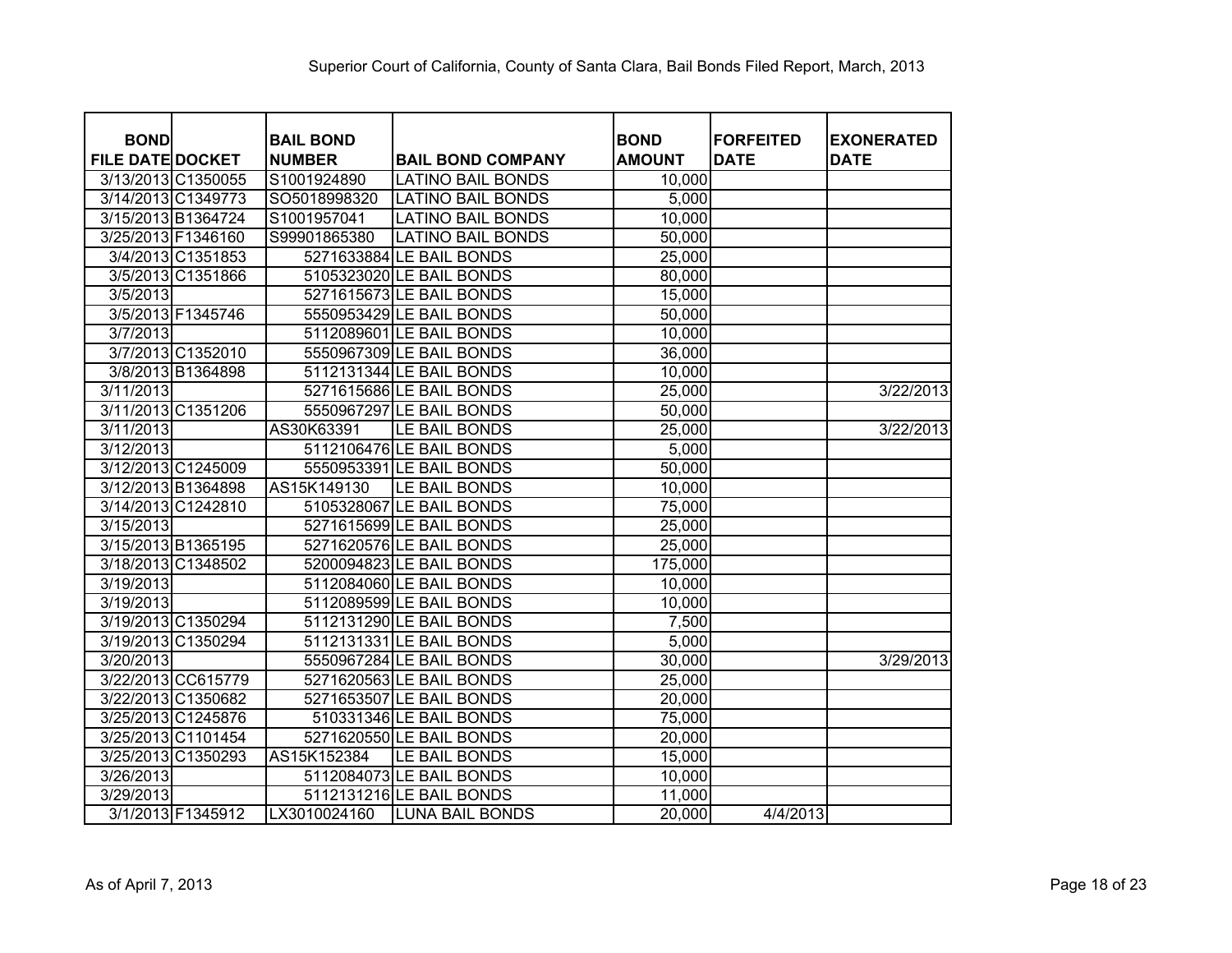| <b>BOND</b>             |                   | <b>BAIL BOND</b> |                          | <b>BOND</b>   | <b>FORFEITED</b> | <b>EXONERATED</b> |
|-------------------------|-------------------|------------------|--------------------------|---------------|------------------|-------------------|
| <b>FILE DATE DOCKET</b> |                   | <b>NUMBER</b>    | <b>BAIL BOND COMPANY</b> | <b>AMOUNT</b> | <b>DATE</b>      | <b>DATE</b>       |
| 3/4/2013 B1365055       |                   | LX1510022020     | <b>LUNA BAIL BONDS</b>   | 10,000        |                  |                   |
| 3/4/2013 F1345735       |                   | LX1510022021     | <b>LUNA BAIL BONDS</b>   | 10,000        |                  |                   |
| 3/4/2013 C1352469       |                   | LX3010024161     | <b>LUNA BAIL BONDS</b>   | 20,000        |                  |                   |
|                         | 3/4/2013 C1352293 | LX3010024165     | <b>LUNA BAIL BONDS</b>   | 25,000        |                  |                   |
| 3/4/2013 B1365079       |                   | LX5010018620     | <b>LUNA BAIL BONDS</b>   | 45,000        |                  |                   |
| 3/4/2013 C1242738       |                   | LX710022006      | <b>LUNA BAIL BONDS</b>   | 5,000         |                  |                   |
| 3/4/2013 C1351477       |                   | LX7510018681     | <b>LUNA BAIL BONDS</b>   | 75,000        |                  |                   |
| 3/5/2013 C1352068       |                   | LX1510022013     | <b>LUNA BAIL BONDS</b>   | 11,000        |                  |                   |
| 3/5/2013 B1364387       |                   | LX3010018585     | <b>LUNA BAIL BONDS</b>   | 25,000        |                  |                   |
| 3/5/2013                |                   | LX3010024166     | <b>LUNA BAIL BONDS</b>   | 10,000        |                  | 3/31/2013         |
| 3/5/2013 B1263885       |                   | LX710022004      | <b>LUNA BAIL BONDS</b>   | 5,000         |                  |                   |
| 3/6/2013                |                   | LX1510018579     | <b>LUNA BAIL BONDS</b>   | 11,000        |                  |                   |
| 3/7/2013 C1349553       |                   | LX1510022024     | <b>LUNA BAIL BONDS</b>   | 15,000        |                  |                   |
| 3/8/2013 B1364378       |                   | LX1510018542     | <b>LUNA BAIL BONDS</b>   | 10,000        |                  |                   |
| 3/8/2013 C1239945       |                   | LX1510022018     | <b>LUNA BAIL BONDS</b>   | 15,000        |                  |                   |
| 3/8/2013 C1242708       |                   | LX3010024167     | <b>LUNA BAIL BONDS</b>   | 25,000        |                  |                   |
| 3/8/2013                |                   | LX710024108      | <b>LUNA BAIL BONDS</b>   | 1,000         |                  |                   |
| 3/11/2013 F1345616      |                   | LX3010024164     | <b>LUNA BAIL BONDS</b>   | 20,000        |                  |                   |
| 3/11/2013               |                   | LX3010024168     | <b>LUNA BAIL BONDS</b>   | 25,000        |                  |                   |
| 3/11/2013 C1352655      |                   | LX3010024170     | <b>LUNA BAIL BONDS</b>   | 30,000        |                  |                   |
| 3/12/2013 C1353153      |                   | LX1510022016     | <b>LUNA BAIL BONDS</b>   | 11,000        |                  |                   |
| 3/12/2013 F1345994      |                   | LX1510022017     | <b>LUNA BAIL BONDS</b>   | 10,000        |                  |                   |
| 3/12/2013 B1365302      |                   | LX3010024169     | <b>LUNA BAIL BONDS</b>   | 25,000        |                  |                   |
| 3/13/2013               |                   | LX3010024163     | <b>LUNA BAIL BONDS</b>   | 30,000        |                  |                   |
| 3/13/2013 B1365223      |                   | LX3010024171     | <b>LUNA BAIL BONDS</b>   | 25,000        |                  |                   |
| 3/14/2013 F1345664      |                   | LX1510022012     | <b>LUNA BAIL BONDS</b>   | 10,000        |                  |                   |
| 3/14/2013 C1352256      |                   | LX5010022048     | <b>LUNA BAIL BONDS</b>   | 35,000        |                  |                   |
| 3/15/2013 B1365221      |                   | LX710024122      | <b>LUNA BAIL BONDS</b>   | 5,000         |                  | 3/27/2013         |
| 3/18/2013 C1352855      |                   | LX10010018696    | <b>LUNA BAIL BONDS</b>   | 100,000       |                  |                   |
| 3/18/2013 F1346255      |                   | LX3010024172     | <b>LUNA BAIL BONDS</b>   | 25,000        |                  |                   |
| 3/18/2013 C1352483      |                   | LX5010020527     | <b>LUNA BAIL BONDS</b>   | 25,000        |                  |                   |
| 3/18/2013               |                   | LX5010022049     | <b>LUNA BAIL BONDS</b>   | 35,000        |                  |                   |
| 3/18/2013               |                   | LX5010022051     | <b>LUNA BAIL BONDS</b>   | 25,000        |                  |                   |
| 3/20/2013               |                   | LX1510018553     | <b>LUNA BAIL BONDS</b>   | 10,000        |                  |                   |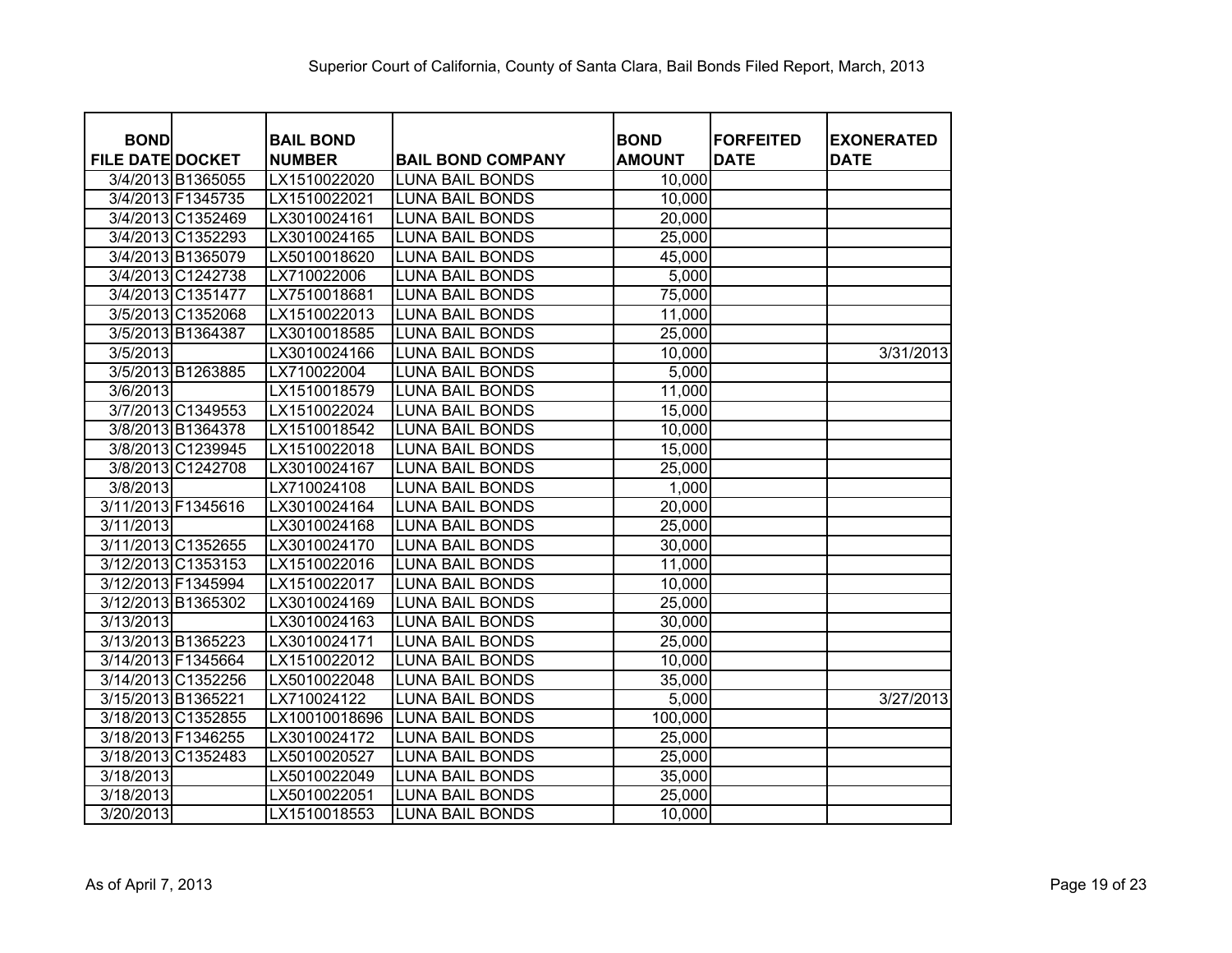| <b>BOND</b>             |                    | <b>BAIL BOND</b> |                           | <b>BOND</b>   | <b>IFORFEITED</b> | <b>EXONERATED</b> |
|-------------------------|--------------------|------------------|---------------------------|---------------|-------------------|-------------------|
| <b>FILE DATE DOCKET</b> |                    | <b>NUMBER</b>    | <b>BAIL BOND COMPANY</b>  | <b>AMOUNT</b> | <b>DATE</b>       | <b>DATE</b>       |
| 3/20/2013 C1349317      |                    | LX710022003      | <b>LUNA BAIL BONDS</b>    | 5,000         |                   |                   |
|                         | 3/22/2013 C1228367 | LX5010022055     | <b>LUNA BAIL BONDS</b>    | 50,000        |                   |                   |
|                         | 3/22/2013 C1350077 | LX710018501      | <b>LUNA BAIL BONDS</b>    | 5,000         |                   |                   |
|                         | 3/22/2013 C1349322 | LX710024118      | <b>LUNA BAIL BONDS</b>    | 5,000         |                   |                   |
|                         | 3/25/2013 C1353289 | LX5010020676     | <b>LUNA BAIL BONDS</b>    | 50,000        |                   |                   |
|                         | 3/25/2013 C1351268 | LX710022000      | <b>LUNA BAIL BONDS</b>    | 5,000         |                   |                   |
| 3/26/2013 F1245139      |                    | LX1510031116     | <b>LUNA BAIL BONDS</b>    | 10,000        |                   |                   |
| 3/26/2013 F1345934      |                    | LX710024107      | <b>LUNA BAIL BONDS</b>    | 5,000         |                   |                   |
| 3/27/2013 B1365232      |                    | LX3010031128     | <b>LUNA BAIL BONDS</b>    | 20,000        |                   |                   |
|                         | 3/27/2013 C1352888 | LX3010031129     | <b>LUNA BAIL BONDS</b>    | 25,000        |                   |                   |
|                         | 3/27/2013 C1351270 | LX71004117       | <b>LUNA BAIL BONDS</b>    | 5,000         |                   |                   |
|                         | 3/28/2013 C1353159 | LX3010031131     | <b>LUNA BAIL BONDS</b>    | 25,000        |                   |                   |
|                         | 3/29/2013 C1352719 | LX3010031132     | <b>LUNA BAIL BONDS</b>    | 25,000        |                   |                   |
| 3/22/2013 C1349031      |                    | AS15K146179      | <b>MASELLI BAIL BONDS</b> | 15,000        |                   |                   |
|                         | 3/19/2013 C9602379 | IS50K84917       | METRO ONE, INC            | 15,000        |                   |                   |
|                         | 3/22/2013 C1092006 | A152188975.      | MITCH SLAUGHTER BAIL BOI  | 10,000        |                   |                   |
|                         | 3/22/2013 C1240815 | LX1510018404     | <b>NOR CAL BAIL BONDS</b> | 7,500         |                   |                   |
|                         | 3/15/2013 B1364844 | 2013DD004032     | OUT N TIME BAIL BONDS     | 35,000        |                   |                   |
| 3/21/2013 B1364739      |                    | S1001983272      | <b>OUT NOW BAIL BONDS</b> | 6,000         |                   |                   |
| 3/4/2013                |                    | 2013CC010361     | PACIFIC COAST BAIL BONDS  | 15,000        |                   |                   |
|                         | 3/5/2013 C1238586  | 2013AA064677     | PACIFIC COAST BAIL BONDS  | 5,000         |                   |                   |
|                         | 3/5/2013 F1346311  | 2013BB013950     | PACIFIC COAST BAIL BONDS  | 5,000         |                   |                   |
|                         | 3/5/2013 F1244451  | 2013BB014011     | PACIFIC COAST BAIL BONDS  | 10,000        |                   |                   |
|                         | 3/5/2013 F1243522  | 2013BB014016     | PACIFIC COAST BAIL BONDS  | 10,000        |                   |                   |
|                         | 3/11/2013 C1352520 | 2013CC010362     | PACIFIC COAST BAIL BONDS  | 16,000        |                   |                   |
|                         | 3/13/2013 C1353259 | 2013BB014205     | PACIFIC COAST BAIL BONDS  | 5,000         |                   |                   |
|                         | 3/13/2013 C1350578 | 2013CC010363     | PACIFIC COAST BAIL BONDS  | 25,000        |                   |                   |
|                         | 3/14/2013 C1350288 | 2013AA064676     | PACIFIC COAST BAIL BONDS  | 5,000         |                   |                   |
|                         | 3/19/2013 C1350634 | 2013BB014206     | PACIFIC COAST BAIL BONDS  | 10,000        |                   |                   |
| 3/19/2013               |                    | 2013BB014208     | PACIFIC COAST BAIL BONDS  | 10,000        |                   |                   |
| 3/20/2013 C1352751      |                    | 2013BB014019     | PACIFIC COAST BAIL BONDS  | 10,000        | 4/2/2013          |                   |
| 3/25/2013               |                    | 2013AA065783     | PACIFIC COAST BAIL BONDS  | 5,000         |                   |                   |
| 3/25/2013 C1351277      |                    | 2013BB014015     | PACIFIC COAST BAIL BONDS  | 10,000        |                   |                   |
| 3/25/2013               |                    | 2013BB014202     | PACIFIC COAST BAIL BONDS  | 10,000        |                   |                   |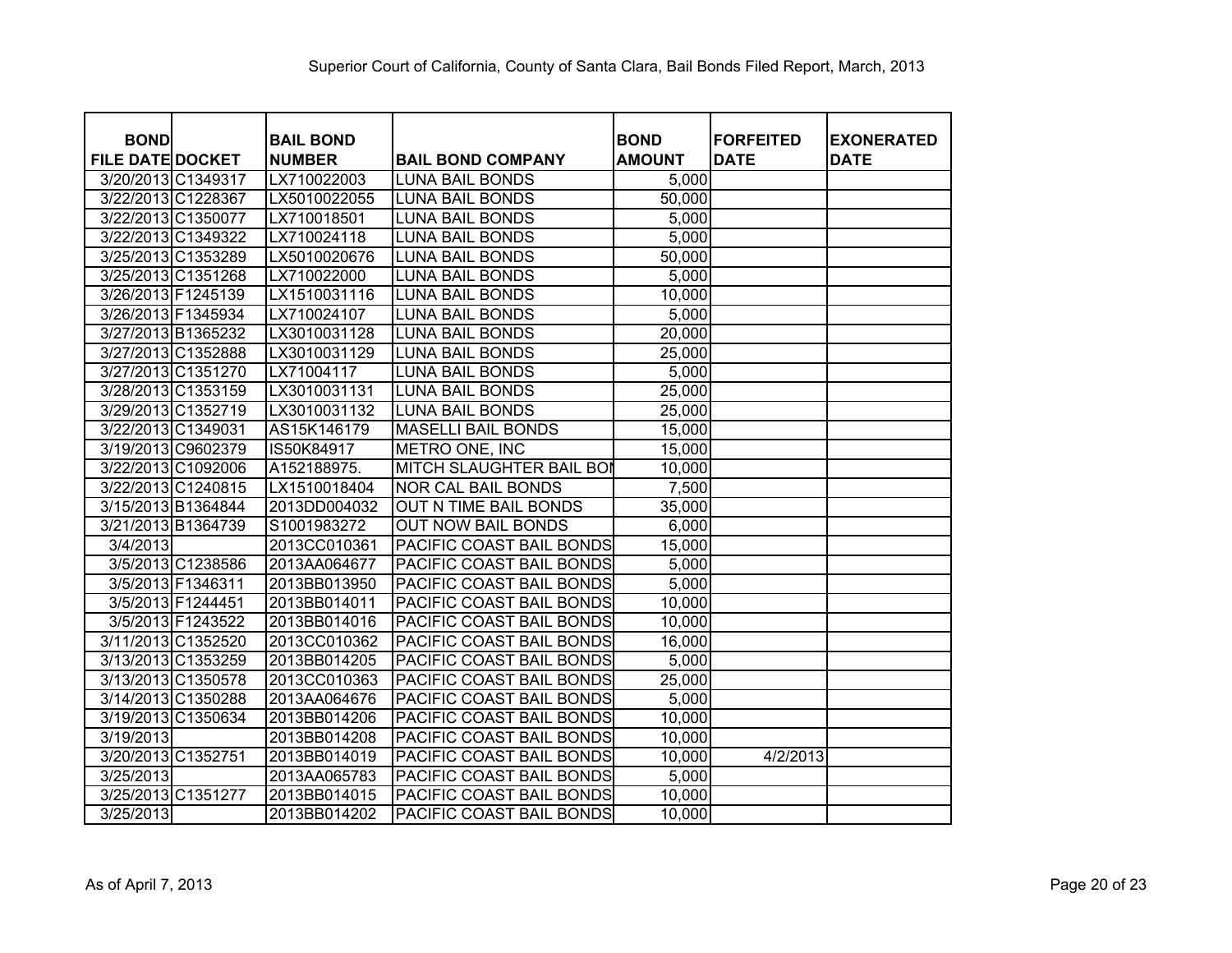| <b>BOND</b><br><b>BOND</b><br><b>FORFEITED</b><br><b>BAIL BOND</b><br><b>FILE DATE DOCKET</b><br><b>NUMBER</b><br><b>AMOUNT</b><br><b>DATE</b><br><b>DATE</b><br><b>BAIL BOND COMPANY</b><br>3/26/2013 F1345698<br>2013BB014012<br>PACIFIC COAST BAIL BONDS<br>6,000<br>10,000<br>3/26/2013<br>2013BB014028<br>PACIFIC COAST BAIL BONDS<br>3/26/2013 B1261963<br>100,000<br>2013EE002634<br>PACIFIC COAST BAIL BONDS<br>5,000<br>3/27/2013 C1350867<br>2013BB014207<br>PACIFIC COAST BAIL BONDS<br>10,000<br>3/11/2013<br>2013DD005434<br><b>RAMIREZ BAIL BONDS</b><br>3/12/2013 F1035722<br>A152182991<br><b>SAN LUIS BAIL BONDS</b><br>8,000<br>3/27/2013 C1351272<br>5,000<br>U520435475<br><b>SCOTT STEVENSON BAIL BO</b><br>3/22/2013 F1244369<br>SMITTY'S BAIL BONDS OF SA<br>50,000<br>IS50K80410<br>3/11/2013 C1350625<br>50,000<br>2013DD005678<br><b>TAPOUT BAIL BONDS</b><br>10,000<br>3/14/2013 C1352087<br>2013BB010245<br><b>TAPOUT BAIL BONDS</b><br>3/14/2013 C1233073<br>2013DD005679<br><b>TAPOUT BAIL BONDS</b><br>50,000<br>75,000<br>3/14/2013 C1246096<br>2013EE002675<br><b>TAPOUT BAIL BONDS</b><br>3/20/2013 F1345857<br>2013BB010237<br><b>TAPOUT BAIL BONDS</b><br>10,000<br>4/2/2013<br>30,000<br>3/20/2013 C1350965<br>2013CC007146<br><b>TAPOUT BAIL BONDS</b><br>3/21/2013 C1351252<br>2013CC007145<br><b>TAPOUT BAIL BONDS</b><br>20,000<br>3/21/2013 C1350965<br>2013CC007147<br><b>TAPOUT BAIL BONDS</b><br>30,000<br>5,000<br>3/22/2013 B1365450<br>2013BB010246<br><b>TAPOUT BAIL BONDS</b><br>5,000<br>3/25/2013 C1349402<br><b>TAPOUT BAIL BONDS</b><br>2013BB010248<br>15,000<br>3/25/2013 CC781760<br>2013CC007148<br><b>TAPOUT BAIL BONDS</b><br>3/26/2013 B1263983<br><b>TAPOUT BAIL BONDS</b><br>10,000<br>2013BB010244<br>11,000<br>3/26/2013<br>2013BB010247<br><b>TAPOUT BAIL BONDS</b><br>2013CC007150<br>11,000<br>3/26/2013<br><b>TAPOUT BAIL BONDS</b><br>2013CC007144<br>20,000<br>3/28/2013<br><b>TAPOUT BAIL BONDS</b><br>10,000<br>3/29/2013<br>2013BB013374<br><b>TAPOUT BAIL BONDS</b><br>250<br>3/4/2013<br>IS30K139852<br>TEDD WALLACE BAIL BONDS<br>3/4/2013 C1081249<br>5,000<br>IS50K83682<br><b>TEDD WALLACE BAIL BONDS</b><br>11,000<br>3/1/2013 C1351220<br>AS30K67128<br>THANG VO BAIL BONDS<br>35,000<br>3/7/2013 B1365243<br>AS50K42843<br>THANG VO BAIL BONDS<br>10,000<br>3/13/2013<br>AS15K151247<br>THANG VO BAIL BONDS<br>3/22/2013 C1350635<br>THE CLUBS' BAIL BONDS<br>10,000<br>2013BB008071<br>3/11/2013 C1106869<br>AS50162687<br>TONY DIAZ BAIL BONDS<br>20,000<br>40,000<br>3/13/2013 F1138402<br>LX5010025161<br>UNDERDOG BAIL BONDS |          |              |                                |        |                   |
|----------------------------------------------------------------------------------------------------------------------------------------------------------------------------------------------------------------------------------------------------------------------------------------------------------------------------------------------------------------------------------------------------------------------------------------------------------------------------------------------------------------------------------------------------------------------------------------------------------------------------------------------------------------------------------------------------------------------------------------------------------------------------------------------------------------------------------------------------------------------------------------------------------------------------------------------------------------------------------------------------------------------------------------------------------------------------------------------------------------------------------------------------------------------------------------------------------------------------------------------------------------------------------------------------------------------------------------------------------------------------------------------------------------------------------------------------------------------------------------------------------------------------------------------------------------------------------------------------------------------------------------------------------------------------------------------------------------------------------------------------------------------------------------------------------------------------------------------------------------------------------------------------------------------------------------------------------------------------------------------------------------------------------------------------------------------------------------------------------------------------------------------------------------------------------------------------------------------------------------------------------------------------------------------------------------------------------------------------------------------------------------------------------------------------------------------------------------------------------------------------------------------------------------------------------------------------------------------------------------------|----------|--------------|--------------------------------|--------|-------------------|
|                                                                                                                                                                                                                                                                                                                                                                                                                                                                                                                                                                                                                                                                                                                                                                                                                                                                                                                                                                                                                                                                                                                                                                                                                                                                                                                                                                                                                                                                                                                                                                                                                                                                                                                                                                                                                                                                                                                                                                                                                                                                                                                                                                                                                                                                                                                                                                                                                                                                                                                                                                                                                      |          |              |                                |        | <b>EXONERATED</b> |
|                                                                                                                                                                                                                                                                                                                                                                                                                                                                                                                                                                                                                                                                                                                                                                                                                                                                                                                                                                                                                                                                                                                                                                                                                                                                                                                                                                                                                                                                                                                                                                                                                                                                                                                                                                                                                                                                                                                                                                                                                                                                                                                                                                                                                                                                                                                                                                                                                                                                                                                                                                                                                      |          |              |                                |        |                   |
|                                                                                                                                                                                                                                                                                                                                                                                                                                                                                                                                                                                                                                                                                                                                                                                                                                                                                                                                                                                                                                                                                                                                                                                                                                                                                                                                                                                                                                                                                                                                                                                                                                                                                                                                                                                                                                                                                                                                                                                                                                                                                                                                                                                                                                                                                                                                                                                                                                                                                                                                                                                                                      |          |              |                                |        |                   |
|                                                                                                                                                                                                                                                                                                                                                                                                                                                                                                                                                                                                                                                                                                                                                                                                                                                                                                                                                                                                                                                                                                                                                                                                                                                                                                                                                                                                                                                                                                                                                                                                                                                                                                                                                                                                                                                                                                                                                                                                                                                                                                                                                                                                                                                                                                                                                                                                                                                                                                                                                                                                                      |          |              |                                |        |                   |
|                                                                                                                                                                                                                                                                                                                                                                                                                                                                                                                                                                                                                                                                                                                                                                                                                                                                                                                                                                                                                                                                                                                                                                                                                                                                                                                                                                                                                                                                                                                                                                                                                                                                                                                                                                                                                                                                                                                                                                                                                                                                                                                                                                                                                                                                                                                                                                                                                                                                                                                                                                                                                      |          |              |                                |        |                   |
|                                                                                                                                                                                                                                                                                                                                                                                                                                                                                                                                                                                                                                                                                                                                                                                                                                                                                                                                                                                                                                                                                                                                                                                                                                                                                                                                                                                                                                                                                                                                                                                                                                                                                                                                                                                                                                                                                                                                                                                                                                                                                                                                                                                                                                                                                                                                                                                                                                                                                                                                                                                                                      |          |              |                                |        |                   |
|                                                                                                                                                                                                                                                                                                                                                                                                                                                                                                                                                                                                                                                                                                                                                                                                                                                                                                                                                                                                                                                                                                                                                                                                                                                                                                                                                                                                                                                                                                                                                                                                                                                                                                                                                                                                                                                                                                                                                                                                                                                                                                                                                                                                                                                                                                                                                                                                                                                                                                                                                                                                                      |          |              |                                |        |                   |
|                                                                                                                                                                                                                                                                                                                                                                                                                                                                                                                                                                                                                                                                                                                                                                                                                                                                                                                                                                                                                                                                                                                                                                                                                                                                                                                                                                                                                                                                                                                                                                                                                                                                                                                                                                                                                                                                                                                                                                                                                                                                                                                                                                                                                                                                                                                                                                                                                                                                                                                                                                                                                      |          |              |                                |        |                   |
|                                                                                                                                                                                                                                                                                                                                                                                                                                                                                                                                                                                                                                                                                                                                                                                                                                                                                                                                                                                                                                                                                                                                                                                                                                                                                                                                                                                                                                                                                                                                                                                                                                                                                                                                                                                                                                                                                                                                                                                                                                                                                                                                                                                                                                                                                                                                                                                                                                                                                                                                                                                                                      |          |              |                                |        |                   |
|                                                                                                                                                                                                                                                                                                                                                                                                                                                                                                                                                                                                                                                                                                                                                                                                                                                                                                                                                                                                                                                                                                                                                                                                                                                                                                                                                                                                                                                                                                                                                                                                                                                                                                                                                                                                                                                                                                                                                                                                                                                                                                                                                                                                                                                                                                                                                                                                                                                                                                                                                                                                                      |          |              |                                |        |                   |
|                                                                                                                                                                                                                                                                                                                                                                                                                                                                                                                                                                                                                                                                                                                                                                                                                                                                                                                                                                                                                                                                                                                                                                                                                                                                                                                                                                                                                                                                                                                                                                                                                                                                                                                                                                                                                                                                                                                                                                                                                                                                                                                                                                                                                                                                                                                                                                                                                                                                                                                                                                                                                      |          |              |                                |        |                   |
|                                                                                                                                                                                                                                                                                                                                                                                                                                                                                                                                                                                                                                                                                                                                                                                                                                                                                                                                                                                                                                                                                                                                                                                                                                                                                                                                                                                                                                                                                                                                                                                                                                                                                                                                                                                                                                                                                                                                                                                                                                                                                                                                                                                                                                                                                                                                                                                                                                                                                                                                                                                                                      |          |              |                                |        |                   |
|                                                                                                                                                                                                                                                                                                                                                                                                                                                                                                                                                                                                                                                                                                                                                                                                                                                                                                                                                                                                                                                                                                                                                                                                                                                                                                                                                                                                                                                                                                                                                                                                                                                                                                                                                                                                                                                                                                                                                                                                                                                                                                                                                                                                                                                                                                                                                                                                                                                                                                                                                                                                                      |          |              |                                |        |                   |
|                                                                                                                                                                                                                                                                                                                                                                                                                                                                                                                                                                                                                                                                                                                                                                                                                                                                                                                                                                                                                                                                                                                                                                                                                                                                                                                                                                                                                                                                                                                                                                                                                                                                                                                                                                                                                                                                                                                                                                                                                                                                                                                                                                                                                                                                                                                                                                                                                                                                                                                                                                                                                      |          |              |                                |        |                   |
|                                                                                                                                                                                                                                                                                                                                                                                                                                                                                                                                                                                                                                                                                                                                                                                                                                                                                                                                                                                                                                                                                                                                                                                                                                                                                                                                                                                                                                                                                                                                                                                                                                                                                                                                                                                                                                                                                                                                                                                                                                                                                                                                                                                                                                                                                                                                                                                                                                                                                                                                                                                                                      |          |              |                                |        |                   |
|                                                                                                                                                                                                                                                                                                                                                                                                                                                                                                                                                                                                                                                                                                                                                                                                                                                                                                                                                                                                                                                                                                                                                                                                                                                                                                                                                                                                                                                                                                                                                                                                                                                                                                                                                                                                                                                                                                                                                                                                                                                                                                                                                                                                                                                                                                                                                                                                                                                                                                                                                                                                                      |          |              |                                |        |                   |
|                                                                                                                                                                                                                                                                                                                                                                                                                                                                                                                                                                                                                                                                                                                                                                                                                                                                                                                                                                                                                                                                                                                                                                                                                                                                                                                                                                                                                                                                                                                                                                                                                                                                                                                                                                                                                                                                                                                                                                                                                                                                                                                                                                                                                                                                                                                                                                                                                                                                                                                                                                                                                      |          |              |                                |        |                   |
|                                                                                                                                                                                                                                                                                                                                                                                                                                                                                                                                                                                                                                                                                                                                                                                                                                                                                                                                                                                                                                                                                                                                                                                                                                                                                                                                                                                                                                                                                                                                                                                                                                                                                                                                                                                                                                                                                                                                                                                                                                                                                                                                                                                                                                                                                                                                                                                                                                                                                                                                                                                                                      |          |              |                                |        |                   |
|                                                                                                                                                                                                                                                                                                                                                                                                                                                                                                                                                                                                                                                                                                                                                                                                                                                                                                                                                                                                                                                                                                                                                                                                                                                                                                                                                                                                                                                                                                                                                                                                                                                                                                                                                                                                                                                                                                                                                                                                                                                                                                                                                                                                                                                                                                                                                                                                                                                                                                                                                                                                                      |          |              |                                |        |                   |
|                                                                                                                                                                                                                                                                                                                                                                                                                                                                                                                                                                                                                                                                                                                                                                                                                                                                                                                                                                                                                                                                                                                                                                                                                                                                                                                                                                                                                                                                                                                                                                                                                                                                                                                                                                                                                                                                                                                                                                                                                                                                                                                                                                                                                                                                                                                                                                                                                                                                                                                                                                                                                      |          |              |                                |        |                   |
|                                                                                                                                                                                                                                                                                                                                                                                                                                                                                                                                                                                                                                                                                                                                                                                                                                                                                                                                                                                                                                                                                                                                                                                                                                                                                                                                                                                                                                                                                                                                                                                                                                                                                                                                                                                                                                                                                                                                                                                                                                                                                                                                                                                                                                                                                                                                                                                                                                                                                                                                                                                                                      |          |              |                                |        |                   |
|                                                                                                                                                                                                                                                                                                                                                                                                                                                                                                                                                                                                                                                                                                                                                                                                                                                                                                                                                                                                                                                                                                                                                                                                                                                                                                                                                                                                                                                                                                                                                                                                                                                                                                                                                                                                                                                                                                                                                                                                                                                                                                                                                                                                                                                                                                                                                                                                                                                                                                                                                                                                                      |          |              |                                |        |                   |
|                                                                                                                                                                                                                                                                                                                                                                                                                                                                                                                                                                                                                                                                                                                                                                                                                                                                                                                                                                                                                                                                                                                                                                                                                                                                                                                                                                                                                                                                                                                                                                                                                                                                                                                                                                                                                                                                                                                                                                                                                                                                                                                                                                                                                                                                                                                                                                                                                                                                                                                                                                                                                      |          |              |                                |        |                   |
|                                                                                                                                                                                                                                                                                                                                                                                                                                                                                                                                                                                                                                                                                                                                                                                                                                                                                                                                                                                                                                                                                                                                                                                                                                                                                                                                                                                                                                                                                                                                                                                                                                                                                                                                                                                                                                                                                                                                                                                                                                                                                                                                                                                                                                                                                                                                                                                                                                                                                                                                                                                                                      |          |              |                                |        |                   |
|                                                                                                                                                                                                                                                                                                                                                                                                                                                                                                                                                                                                                                                                                                                                                                                                                                                                                                                                                                                                                                                                                                                                                                                                                                                                                                                                                                                                                                                                                                                                                                                                                                                                                                                                                                                                                                                                                                                                                                                                                                                                                                                                                                                                                                                                                                                                                                                                                                                                                                                                                                                                                      |          |              |                                |        |                   |
|                                                                                                                                                                                                                                                                                                                                                                                                                                                                                                                                                                                                                                                                                                                                                                                                                                                                                                                                                                                                                                                                                                                                                                                                                                                                                                                                                                                                                                                                                                                                                                                                                                                                                                                                                                                                                                                                                                                                                                                                                                                                                                                                                                                                                                                                                                                                                                                                                                                                                                                                                                                                                      |          |              |                                |        |                   |
|                                                                                                                                                                                                                                                                                                                                                                                                                                                                                                                                                                                                                                                                                                                                                                                                                                                                                                                                                                                                                                                                                                                                                                                                                                                                                                                                                                                                                                                                                                                                                                                                                                                                                                                                                                                                                                                                                                                                                                                                                                                                                                                                                                                                                                                                                                                                                                                                                                                                                                                                                                                                                      |          |              |                                |        |                   |
|                                                                                                                                                                                                                                                                                                                                                                                                                                                                                                                                                                                                                                                                                                                                                                                                                                                                                                                                                                                                                                                                                                                                                                                                                                                                                                                                                                                                                                                                                                                                                                                                                                                                                                                                                                                                                                                                                                                                                                                                                                                                                                                                                                                                                                                                                                                                                                                                                                                                                                                                                                                                                      |          |              |                                |        |                   |
|                                                                                                                                                                                                                                                                                                                                                                                                                                                                                                                                                                                                                                                                                                                                                                                                                                                                                                                                                                                                                                                                                                                                                                                                                                                                                                                                                                                                                                                                                                                                                                                                                                                                                                                                                                                                                                                                                                                                                                                                                                                                                                                                                                                                                                                                                                                                                                                                                                                                                                                                                                                                                      |          |              |                                |        |                   |
|                                                                                                                                                                                                                                                                                                                                                                                                                                                                                                                                                                                                                                                                                                                                                                                                                                                                                                                                                                                                                                                                                                                                                                                                                                                                                                                                                                                                                                                                                                                                                                                                                                                                                                                                                                                                                                                                                                                                                                                                                                                                                                                                                                                                                                                                                                                                                                                                                                                                                                                                                                                                                      |          |              |                                |        |                   |
|                                                                                                                                                                                                                                                                                                                                                                                                                                                                                                                                                                                                                                                                                                                                                                                                                                                                                                                                                                                                                                                                                                                                                                                                                                                                                                                                                                                                                                                                                                                                                                                                                                                                                                                                                                                                                                                                                                                                                                                                                                                                                                                                                                                                                                                                                                                                                                                                                                                                                                                                                                                                                      |          |              |                                |        |                   |
|                                                                                                                                                                                                                                                                                                                                                                                                                                                                                                                                                                                                                                                                                                                                                                                                                                                                                                                                                                                                                                                                                                                                                                                                                                                                                                                                                                                                                                                                                                                                                                                                                                                                                                                                                                                                                                                                                                                                                                                                                                                                                                                                                                                                                                                                                                                                                                                                                                                                                                                                                                                                                      |          |              |                                |        |                   |
|                                                                                                                                                                                                                                                                                                                                                                                                                                                                                                                                                                                                                                                                                                                                                                                                                                                                                                                                                                                                                                                                                                                                                                                                                                                                                                                                                                                                                                                                                                                                                                                                                                                                                                                                                                                                                                                                                                                                                                                                                                                                                                                                                                                                                                                                                                                                                                                                                                                                                                                                                                                                                      |          |              |                                |        | 3/13/2013         |
|                                                                                                                                                                                                                                                                                                                                                                                                                                                                                                                                                                                                                                                                                                                                                                                                                                                                                                                                                                                                                                                                                                                                                                                                                                                                                                                                                                                                                                                                                                                                                                                                                                                                                                                                                                                                                                                                                                                                                                                                                                                                                                                                                                                                                                                                                                                                                                                                                                                                                                                                                                                                                      | 3/4/2013 | LX3010020505 | <b>VERONICA MELERO BAIL BO</b> | 25,000 |                   |
| 3/11/2013<br>LX1510029237<br>10,000<br><b>VERONICA MELERO BAIL BO</b>                                                                                                                                                                                                                                                                                                                                                                                                                                                                                                                                                                                                                                                                                                                                                                                                                                                                                                                                                                                                                                                                                                                                                                                                                                                                                                                                                                                                                                                                                                                                                                                                                                                                                                                                                                                                                                                                                                                                                                                                                                                                                                                                                                                                                                                                                                                                                                                                                                                                                                                                                |          |              |                                |        | 3/25/2013         |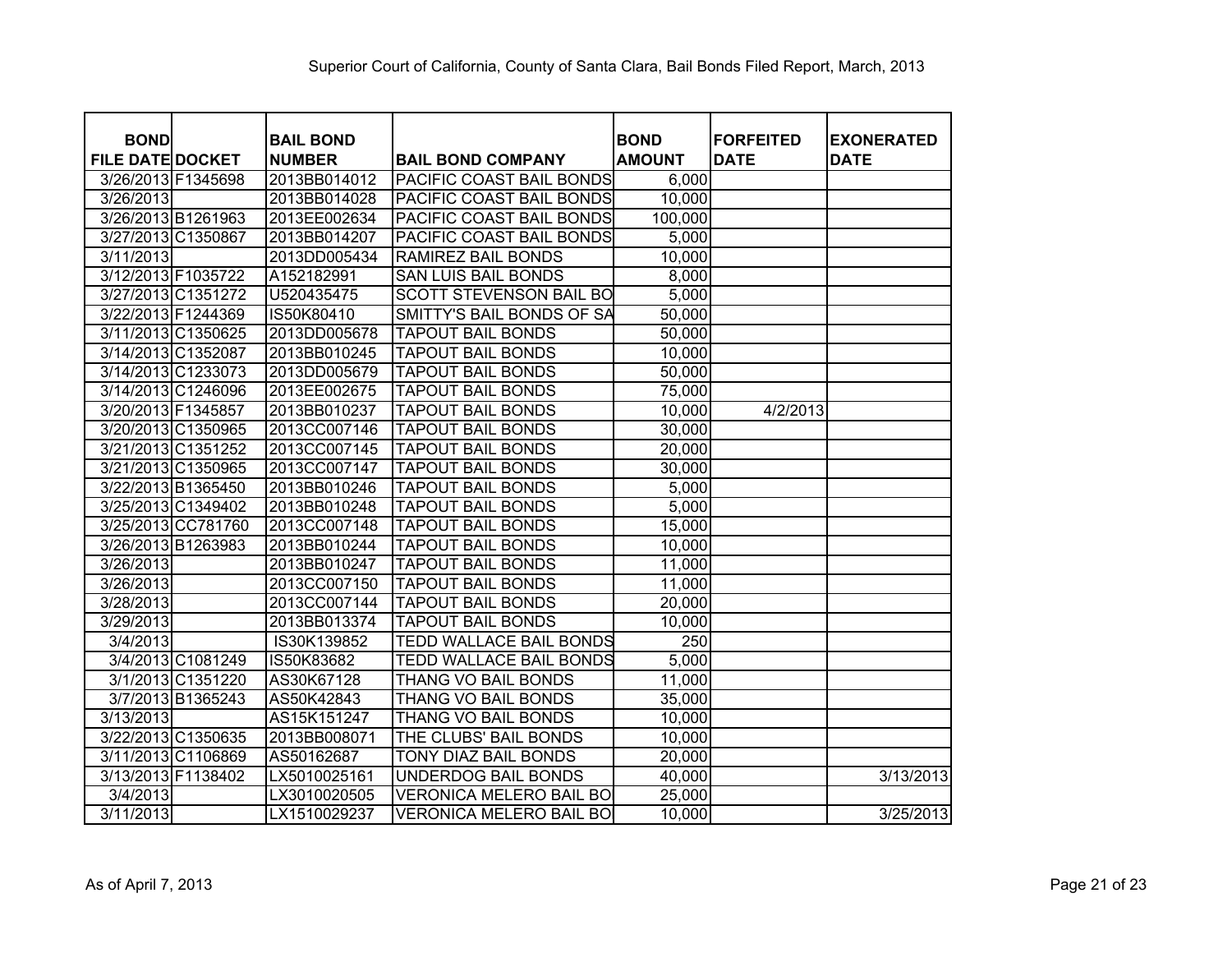| <b>BOND</b>             | <b>BAIL BOND</b> |                                | <b>BOND</b>   | <b>FORFEITED</b> | <b>EXONERATED</b> |
|-------------------------|------------------|--------------------------------|---------------|------------------|-------------------|
| <b>FILE DATE DOCKET</b> | <b>NUMBER</b>    | <b>BAIL BOND COMPANY</b>       | <b>AMOUNT</b> | <b>DATE</b>      | <b>DATE</b>       |
| 3/12/2013               | LX5010018495     | <b>VERONICA MELERO BAIL BO</b> | 35,000        |                  |                   |
| 3/29/2013               | LX7510020510     | <b>VERONICA MELERO BAIL BO</b> | 25,000        |                  |                   |
| 3/4/2013 C1350960       | A302133524       | <b>VU BAIL BONDS</b>           | 30,000        |                  |                   |
| 3/4/2013 C1352079       | AUL2088089       | <b>VU BAIL BONDS</b>           | 40,000        |                  |                   |
| 3/5/2013                | 5271615657       | <b>VU BAIL BONDS</b>           | 15,000        |                  |                   |
| 3/5/2013 C1246055       | A72264487        | <b>VU BAIL BONDS</b>           | 5,000         |                  |                   |
| 3/5/2013                | A72264488        | <b>VU BAIL BONDS</b>           | 1,000         |                  |                   |
| 3/11/2013               | AUL2086652       | <b>VU BAIL BONDS</b>           | 10,000        |                  |                   |
| 3/12/2013               | A72269307        | <b>VU BAIL BONDS</b>           | 5,000         |                  |                   |
| 3/13/2013               | A152189262       | <b>VU BAIL BONDS</b>           | 10,000        |                  |                   |
| 3/13/2013               | A72266136        | <b>VU BAIL BONDS</b>           | 5,000         |                  |                   |
| 3/14/2013 B1365362      | A302134444       | <b>VU BAIL BONDS</b>           | 25,000        |                  |                   |
| 3/14/2013 C1350078      | A302134446       | <b>VU BAIL BONDS</b>           | 25,000        |                  |                   |
| 3/14/2013 C1350296      | AUL2088935       | <b>VU BAIL BONDS</b>           | 35,000        |                  |                   |
| 3/15/2013 B1365304      | A152189264       | <b>VU BAIL BONDS</b>           | 11,000        |                  | 3/26/2013         |
| 3/15/2013 B1258423      | A152189276       | <b>VU BAIL BONDS</b>           | 8,000         |                  |                   |
| 3/15/2013 B1365306      | A72269304        | <b>VU BAIL BONDS</b>           | 5,000         |                  |                   |
| 3/18/2013               | A152189277       | <b>VU BAIL BONDS</b>           | 10,000        |                  |                   |
| 3/18/2013               | A152189278       | <b>VU BAIL BONDS</b>           | 15,000        |                  |                   |
| 3/18/2013               | AUL2088942       | <b>VU BAIL BONDS</b>           | 39,000        |                  |                   |
| 3/19/2013               | A152189263       | <b>VU BAIL BONDS</b>           | 10,000        |                  |                   |
| 3/21/2013 C1246623      | A152189269       | <b>VU BAIL BONDS</b>           | 10,000        |                  |                   |
| 3/21/2013 C1350646      | A302134442       | <b>VU BAIL BONDS</b>           | 20,000        |                  |                   |
| 3/21/2013               | AUL2088936       | <b>VU BAIL BONDS</b>           | 35,000        |                  |                   |
| 3/22/2013 C1350646      | AUL2086653       | <b>VU BAIL BONDS</b>           | 100,000       |                  |                   |
| 3/22/2013 C1246394      | AUL2088943       | <b>VU BAIL BONDS</b>           | 75,000        |                  |                   |
| 3/25/2013               | A152189270       | <b>VU BAIL BONDS</b>           | 10,000        |                  |                   |
| 3/25/2013               | A302132202       | <b>VU BAIL BONDS</b>           | 30,000        |                  |                   |
| 3/25/2013               | A72269301        | <b>VU BAIL BONDS</b>           | 2,000         |                  |                   |
| 3/25/2013 C1238925      | A72269302        | <b>VU BAIL BONDS</b>           | 5,000         |                  |                   |
| 3/1/2013                | A152189032       | ZIG ZAG BAIL BONDS             | 15,000        |                  |                   |
| 3/4/2013                | AUL2088000       | ZIG ZAG BAIL BONDS             | 35,000        |                  |                   |
| 3/5/2013                | A302133897       | ZIG ZAG BAIL BONDS             | 25,000        |                  | 3/29/2013         |
| 3/11/2013 C1247379      | A72268766        | ZIG ZAG BAIL BONDS             | 6,000         |                  |                   |